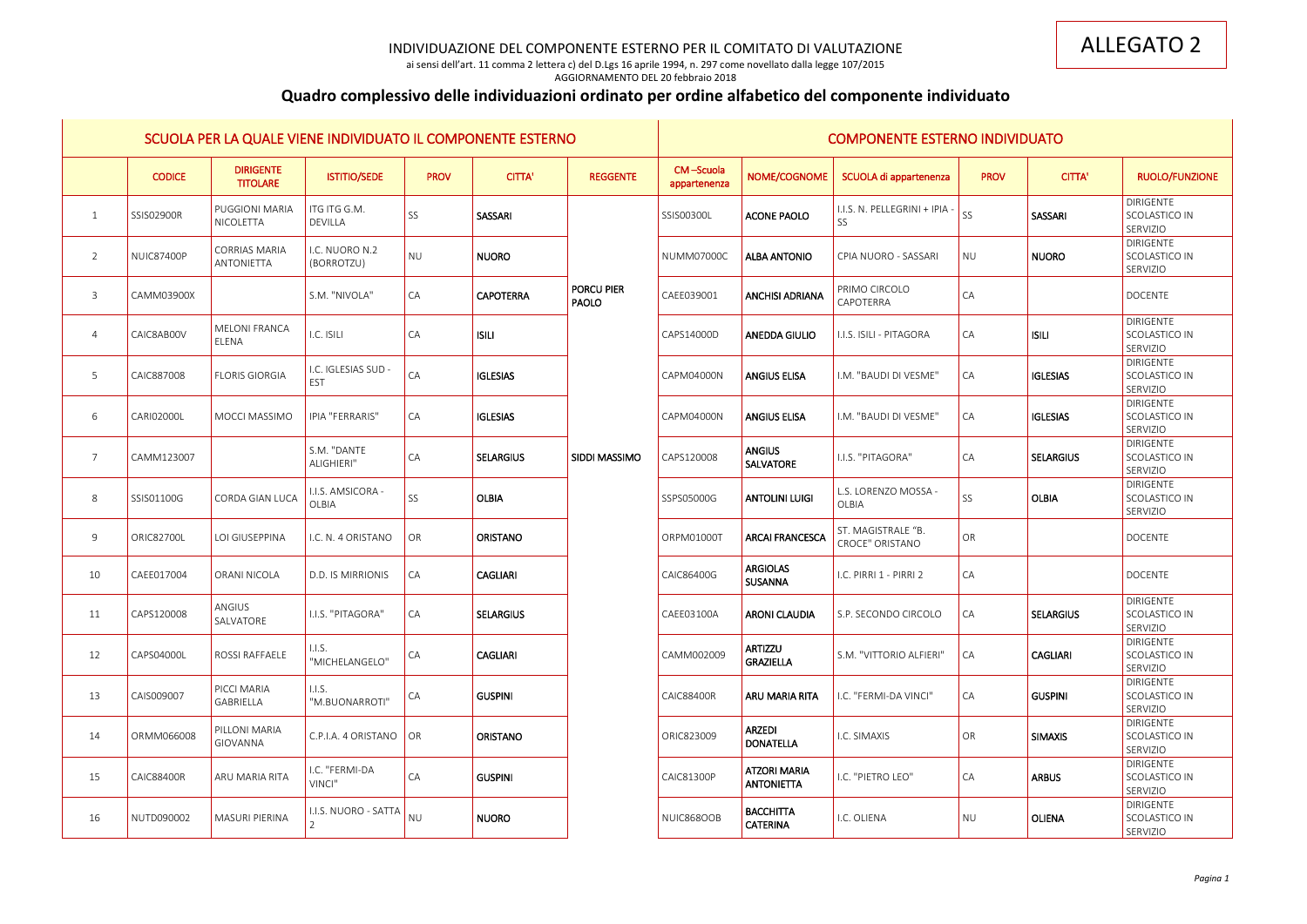ai sensi dell'art. 11 comma 2 lettera c) del D.Lgs 16 aprile 1994, n. 297 come novellato dalla legge 107/2015

### AGGIORNAMENTO DEL 20 febbraio 2018

# **Quadro complessivo delle individuazioni ordinato per ordine alfabetico del componente individuato**

|    |                   |                                               | SCUOLA PER LA QUALE VIENE INDIVIDUATO IL COMPONENTE ESTERNO |             |                   |                                  |                           |                                           | <b>COMPONENTE ESTERNO INDIVIDUATO</b>      |                 |                       |                                                      |
|----|-------------------|-----------------------------------------------|-------------------------------------------------------------|-------------|-------------------|----------------------------------|---------------------------|-------------------------------------------|--------------------------------------------|-----------------|-----------------------|------------------------------------------------------|
|    | <b>CODICE</b>     | <b>DIRIGENTE</b><br><b>TITOLARE</b>           | <b>ISTITIO/SEDE</b>                                         | <b>PROV</b> | <b>CITTA'</b>     | <b>REGGENTE</b>                  | CM-Scuola<br>appartenenza | NOME/COGNOME                              | SCUOLA di appartenenza                     | <b>PROV</b>     | <b>CITTA'</b>         | RUOLO/FUNZIONE                                       |
| 17 | <b>NUIC82900R</b> |                                               | I.C. ORGOSOLO                                               | <b>NU</b>   | <b>ORGOSOLO</b>   | <b>ALBA ANTONIO</b>              | NUIC868OOB                | <b>BACCHITTA</b><br><b>CATERINA</b>       | I.C. OLIENA                                | NU              | <b>OLIENA</b>         | DIRIGENTE<br>SCOLASTICO IN<br>SERVIZIO               |
| 18 | CASL01000N        | CHESSA IGNAZIA                                | I.I.S. "FOISO FOIS"                                         | CA          | <b>CAGLIARI</b>   |                                  | CAPS02000B                | <b>BERNARDINI</b><br><b>ROBERTO</b>       | L.S. "ALBERTI"                             | <b>CA</b>       | <b>CAGLIARI</b>       | <b>DIRIGENTE</b><br>SCOLASTICO IN<br>SERVIZIO        |
| 19 | ORIC823009        | ARZEDI<br>DONATELLA                           | I.C. SIMAXIS                                                | OR          | <b>SIMAXIS</b>    |                                  | ORIC81200V                | <b>BRASU</b><br><b>BONACATTU</b>          | I.C. SAN VERO MILIS                        | OR              | <b>SAN VERO MILIS</b> | <b>DIRIGENTE</b><br>SCOLASTICO IN<br>SERVIZIO        |
| 20 | CATD220001        | RIPA DOMENICO                                 | I.T.C. "P.MARTINI"                                          | CA          | <b>CAGLIARI</b>   |                                  | CARF010003                | <b>CADDEO LAURA</b>                       | IPIA "S.PERTINI"                           | <b>CA</b>       | <b>CAGLIARI</b>       | <b>DIRIGENTE</b><br>SCOLASTICO IN<br>SERVIZIO        |
| 21 | SSIC84300V        | <b>ESU GIANNI</b>                             | I.C.SORSO                                                   | SS          | SORSO             |                                  | SSIC80700Q                | <b>CAMBONI RITA</b><br><b>IVANA</b>       | I.C. SENNORI                               | <b>SS</b>       | <b>SENNORI</b>        | <b>DIRIGENTE</b><br>SCOLASTICO IN<br>SERVIZIO        |
| 22 | CARI010002        | DIOMEDI DANIELA                               | IPIA "A.MEUCCI"                                             | CA          | <b>CAGLIARI</b>   |                                  | CAIC867003                | <b>CAMBULI RITA</b>                       | I.C. "SATTA + G.SPANO +<br>DE AMICIS"      | CA              | <b>CAGLIARI</b>       | <b>DIRIGENTE</b><br>SCOLASTICO IN<br>SERVIZIO        |
| 23 | <b>CAIC83900V</b> |                                               | I.C. SANLURI                                                | CA          | <b>SANLURI</b>    | <b>ETZO MIRIAM</b><br>SEBASTIANA | CAIS02100T                | <b>CAMPUS CARLO</b><br><b>ANGELO</b>      | I.I.S. VIGNARELLI SANLURI   CA             |                 |                       | <b>DOCENTE</b>                                       |
| 24 | CAPS050007        | SAVONA<br>VALENTINA                           | I.I.S. "PACINOTTI"                                          | CA          | <b>CAGLIARI</b>   |                                  | CAIS026001                | <b>CANNAS ALDO</b>                        | I.I.S. "F.DE SANCTIS+<br>DELEDDA"          | CA              | <b>CAGLIARI</b>       | <b>DIRIGENTE</b><br>SCOLASTICO IN<br>SERVIZIO        |
| 25 | CARH050001        | PISU MARIA<br><b>BEATRICE</b>                 | IPSAR "A.GRAMSCI"                                           | <b>CA</b>   | <b>MONSERRATO</b> |                                  | CAIC879009                | <b>CAO LISA</b><br><b>VALENTINA</b>       | I.C. 1 "C. CABRAS" + 2 "LA<br>MAMORA"      | CA              | <b>MONSERRATO</b>     | <b>DIRIGENTE</b><br>SCOLASTICO IN<br>SERVIZIO        |
| 26 | <b>SSIC82800R</b> | PINTUS MARIA<br>PAOLA                         | I.C. OSILO                                                  | SS          | <b>OSILO</b>      |                                  | SSIC856001                | <b>CAPITA CLAUDIA</b>                     | IC BRIGATA SASSARI                         | SS              | SASSARI               | <b>DIRIGENTE</b><br>SCOLASTICO IN<br>SERVIZIO        |
| 27 | <b>SSIC85700R</b> | TOGNONI<br>MAURIZIO                           | IC PERTINI BIASI                                            | SS          | SASSARI           |                                  | SSIC856001                | <b>CAPITA CLAUDIA</b>                     | IC BRIGATA SASSARI                         | SS              | SASSARI               | <b>DIRIGENTE</b><br><b>SCOLASTICO IN</b><br>SERVIZIO |
| 28 | <b>NUIC86700G</b> |                                               | I.C. MACOMER N. 2<br>(BINNA-<br>DALMASSO)                   | <b>NU</b>   | <b>MACOMER</b>    | <b>UDA ROSELLA</b>               | NUPS010009                | <b>CAPPAI GAVINA</b><br>SALVATORANGELA    | I.I.S. MACOMER - GALILEI                   | NU              | <b>MACOMER</b>        | <b>DIRIGENTE</b><br>SCOLASTICO IN<br>SERVIZIO        |
| 29 | CAIC82100N        | <b>MELONI PAOLO</b>                           | I.C. "TADDEO<br>COSSU"                                      | CA          | <b>TEULADA</b>    |                                  | CAIC845006                | <b>CAPPAI JESSICA</b>                     | I.C. "BENEDETTO CROCE"                     | $\overline{CA}$ | <b>PULA</b>           | DIRIGENTE<br>SCOLASTICO IN<br>SERVIZIO               |
| 30 | SSTD010001        | <b>SCUDERI</b><br>SALVATRICE<br><b>ENRICA</b> | <b>ITCG ATTILIO</b><br>DEFFENU - OLBIA                      | SS          | <b>OLBIA</b>      |                                  | SSPS05000G                | <b>CARBONE MARIA</b><br><b>ANTONIETTA</b> | L.S. LORENZO MOSSA<br>OLBIA                | <b>SS</b>       |                       | <b>DOCENTE</b>                                       |
| 31 | NUIC821006        |                                               | I.C. GAVOI                                                  | <b>NU</b>   | <b>GAVOI</b>      | <b>MASURI PIETRO</b>             | <b>NUIC82300T</b>         | <b>CARTA GIUSEPPE</b><br><b>GIOVANNI</b>  | I.C. ORANI                                 | NU              | <b>ORANI</b>          | DIRIGENTE<br>SCOLASTICO IN<br>SERVIZIO               |
| 32 | SSIC80800G        | <b>TARAS DANIELE</b>                          | I.C. BADESI                                                 | SS          | <b>BADESI</b>     |                                  | SSIC81100B                | <b>CARTA PAOLO</b>                        | I.C. ELEONORA<br>D'ARBOREA-<br>CASTELSARDO | SS              | CASTELSARDO           | DIRIGENTE<br>SCOLASTICO IN<br>SERVIZIO               |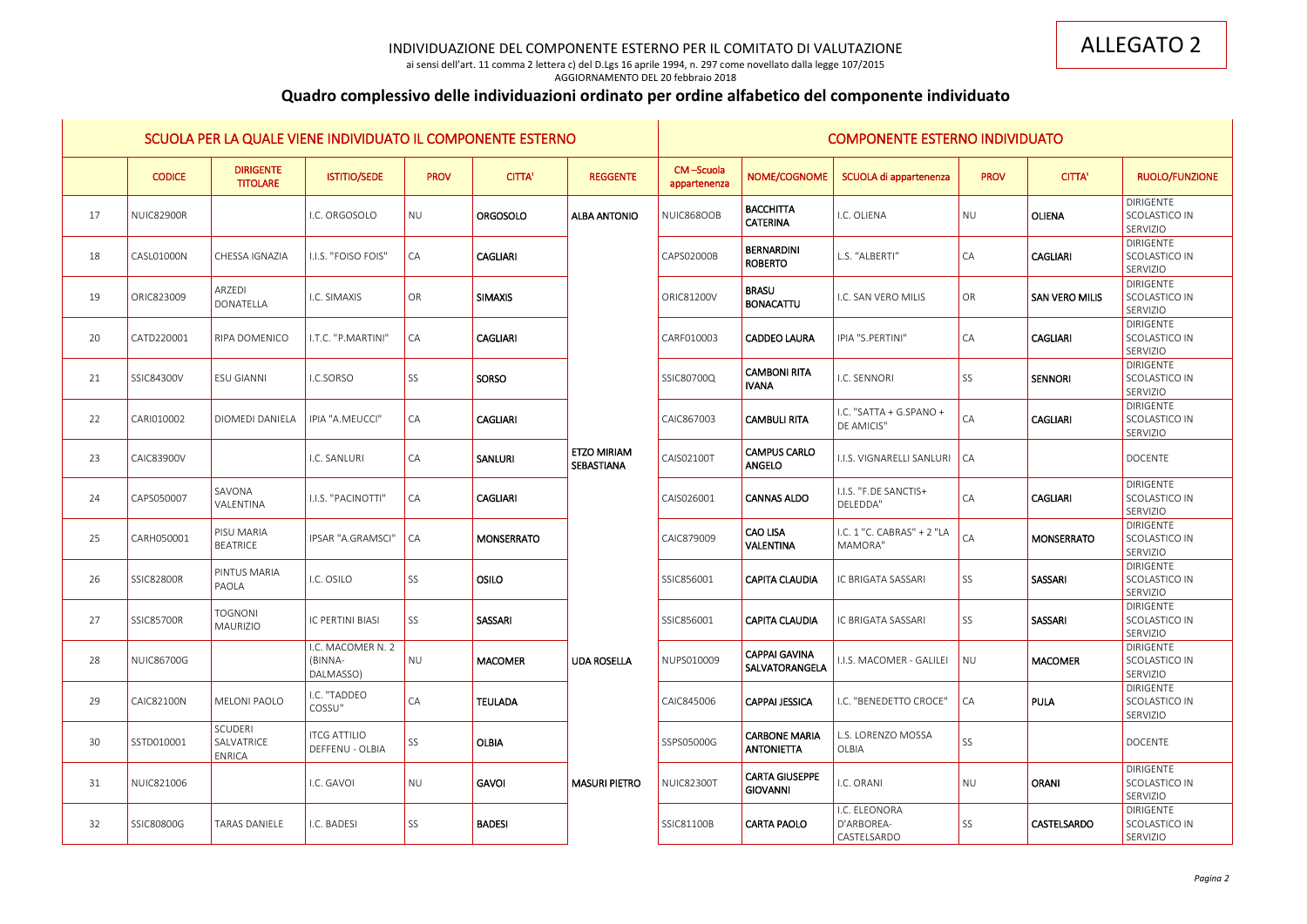ai sensi dell'art. 11 comma 2 lettera c) del D.Lgs 16 aprile 1994, n. 297 come novellato dalla legge 107/2015 AGGIORNAMENTO DEL 20 febbraio 2018

# **Quadro complessivo delle individuazioni ordinato per ordine alfabetico del componente individuato**

|    |                   |                                               | SCUOLA PER LA QUALE VIENE INDIVIDUATO IL COMPONENTE ESTERNO |             |                  |                                          |                           |                                                      | <b>COMPONENTE ESTERNO INDIVIDUATO</b>         |                 |                 |                                               |
|----|-------------------|-----------------------------------------------|-------------------------------------------------------------|-------------|------------------|------------------------------------------|---------------------------|------------------------------------------------------|-----------------------------------------------|-----------------|-----------------|-----------------------------------------------|
|    | <b>CODICE</b>     | <b>DIRIGENTE</b><br><b>TITOLARE</b>           | <b>ISTITIO/SEDE</b>                                         | <b>PROV</b> | <b>CITTA'</b>    | <b>REGGENTE</b>                          | CM-Scuola<br>appartenenza | NOME/COGNOME                                         | SCUOLA di appartenenza                        | <b>PROV</b>     | <b>CITTA'</b>   | <b>RUOLO/FUNZIONE</b>                         |
| 33 | <b>NUIC86500X</b> | TEDDE LUCA                                    | I.C. ATZARA                                                 | <b>NU</b>   | <b>ATZARA</b>    |                                          | <b>NUIS01200G</b>         | <b>CARTA ROMANO</b>                                  | I.I.S. SORGONO - COSTA<br>AZARA               | <b>NU</b>       | SORGONO         | <b>DIRIGENTE</b><br>SCOLASTICO IN<br>SERVIZIO |
| 34 | <b>NUIC85200T</b> |                                               | I.C. TONARA                                                 | <b>NU</b>   | <b>TONARA</b>    | <b>CARTA GIUSEPPE</b><br><b>GIOVANNI</b> | NUIS01200G                | <b>CARTA ROMANO</b>                                  | I.I.S. SORGONO - COSTA<br>AZARA               | <b>NU</b>       | SORGONO         | <b>DIRIGENTE</b><br>SCOLASTICO IN<br>SERVIZIO |
| 35 | <b>CAIC82800C</b> | COCCO<br>ALESSANDRA                           | I.C. "G.CIMA"                                               | CA          | <b>GUASILA</b>   |                                          | <b>CAIC84800N</b>         | <b>CASULA DANIELE</b>                                | I.C. VILLAMAR                                 | CA              | <b>VILLAMAR</b> | <b>DIRIGENTE</b><br>SCOLASTICO IN<br>SERVIZIO |
| 36 | <b>CAIC81200V</b> | <b>MAZZIOTTI</b><br>GIOVANNI                  | I.C. "RANDACCIO +<br>TUVERI + DON<br>MILANI"                | CA          | <b>CAGLIARI</b>  |                                          | <b>CAIS02700R</b>         | <b>CASULA GIAN</b><br><b>PAOLO</b>                   | I.I.S. I.T.MINERARIO<br>"ASPRONI" /ITCG FERMI | $\overline{CA}$ | <b>IGLESIAS</b> | <b>DOCENTE</b>                                |
| 37 | SSMM097008        | <b>CAMBONI RITA</b><br><b>IVANA</b>           | CPIA N. 5                                                   | SS          | <b>SASSARI</b>   |                                          | SSPC02000L                | <b>CESARACCIO</b><br><b>ROBERTO</b>                  | L.C. D. A. AZUNI - SS                         | SS              | <b>SASSARI</b>  | <b>DIRIGENTE</b><br>SCOLASTICO IN<br>SERVIZIO |
| 38 | <b>SSIC84500E</b> | <b>MASALA PAOLA</b>                           | I.C.N. 3 ALGHERO                                            | SS          | <b>ALGHERO</b>   |                                          | SSIC84600A                | <b>CHERVEDDU</b><br><b>GIOVANNA</b><br><b>ANGELA</b> | I.C. N. 2 ALGHERO                             | SS              | <b>ALGHERO</b>  | <b>DIRIGENTE</b><br>SCOLASTICO IN<br>SERVIZIO |
| 39 | CAMM202003        | <b>ENNAS GIUSEPPE</b>                         | CPIA 1 CAGLIARI                                             | CA          | <b>CAGLIARI</b>  |                                          | <b>CAIC87000V</b>         | <b>CHESSA IGNAZIA</b>                                | I.C. MULINU BECCIU<br>MAMELI                  | $\overline{CA}$ | <b>CAGLIARI</b> | <b>DIRIGENTE</b><br>SCOLASTICO IN<br>SERVIZIO |
| 40 | CAEE033002        | MARCHESELLI<br><b>GIULIANO</b>                | S.P. SESTU 1                                                | CA          | <b>SESTU</b>     |                                          |                           | <b>CICOTTO MARIA</b><br><b>RITA</b>                  |                                               | $\overline{CA}$ |                 | <b>DIRIGENTE</b><br>SCOLASTICO IN<br>PENSIONE |
| 41 | <b>NUIS00300R</b> |                                               | I.I.S. NUORO - CIUSA NU                                     |             | <b>NUORO</b>     | <b>MARCHETTI CARLA</b><br><b>RITA</b>    | NUIS014007                | <b>CIMMINO</b><br><b>CONCETTA</b>                    | I.I.S. NUORO - VOLTA +<br><b>BRAU</b>         | <b>NU</b>       | <b>NUORO</b>    | <b>DIRIGENTE</b><br>SCOLASTICO IN<br>SERVIZIO |
| 42 | <b>NUIC877006</b> | <b>MELIS ELISA</b>                            | I.C. OROSEI                                                 | <b>NU</b>   | <b>OROSEI</b>    |                                          | NUIC830001                | <b>CIMMINO</b><br><b>CONCETTA</b>                    | I.C. IRGOLI "C.SORO<br>DELITALA"              | NU              |                 | <b>DIRIGENTE</b><br>SCOLASTICO IN<br>SERVIZIO |
| 43 | SSIC83200C        | <b>MARTINI FABIOLA</b><br><b>IVANA DANILA</b> | I.C. ARZACHENA N. $1 \,$ SS                                 |             | <b>ARZACHENA</b> |                                          | SSIC805004                | <b>CINUS MARIA</b><br><b>FILOMENA</b>                | I.C. ANNA COMPAGNONE<br><b>PALAU</b>          | SS              | PALAU           | DIRIGENTE<br><b>SCOLASTICO IN</b><br>SERVIZIO |
| 44 | SSIS02300T        | <b>MORGI BIANCA</b><br>MARIA                  | I.I.S. G.GARIBALDI -<br>LA MADDALENA                        | SS          | LA MADDALENA     |                                          | SSIC805004                | <b>CINUS MARIA</b><br><b>FILOMENA</b>                | I.C. ANNA COMPAGNONE<br>- PALAU               | SS              | PALAU           | <b>DIRIGENTE</b><br>SCOLASTICO IN<br>SERVIZIO |
| 45 | SSIC825009        | ROSSINI PAOLA<br>MARIA                        | I.C. LOIRI                                                  | SS          | LOIRI SAN PAOLO  |                                          | SSEE02500B                |                                                      | <b>COCCO RAIMONDA</b> C.D. I CIRCOLO - OLBIA  | SS              | <b>OLBIA</b>    | <b>DIRIGENTE</b><br>SCOLASTICO IN<br>SERVIZIO |
| 46 | CAIS02200         | <b>VINCI GIANCARLO</b>                        | I.I.S. "ALESSANDRO<br>VOLTA"                                | CA          | <b>GUSPINI</b>   |                                          | CAEE046004                | <b>COCCO ROSALBA</b>                                 | CIRCOLO DIDATTICO<br><b>GUSPINI</b>           | CA              |                 | <b>DOCENTE</b>                                |
| 47 | CAIS00600Q        |                                               | I.I.S. "L.EINAUDI"                                          | CA          | <b>MURAVERA</b>  | <b>MELONI TIZIANA</b>                    | CAIC83400Q                | <b>COGOTTI MARIA</b><br><b>VINCENZA</b>              | I.C. "DANTE ALIGHIERI"                        | <b>CA</b>       | <b>MURAVERA</b> | <b>DIRIGENTE</b><br>SCOLASTICO IN<br>SERVIZIO |
| 48 | CAIC89300G        | SPIGA MASSIMO                                 | I.C. "SANTA<br>CATERINA"                                    | CA          | <b>CAGLIARI</b>  |                                          | CAEE039001                | <b>COLLU LUISELLA</b>                                | PRIMO CIRCOLO<br>CAPOTERRA                    | CA              |                 | <b>DOCENTE</b>                                |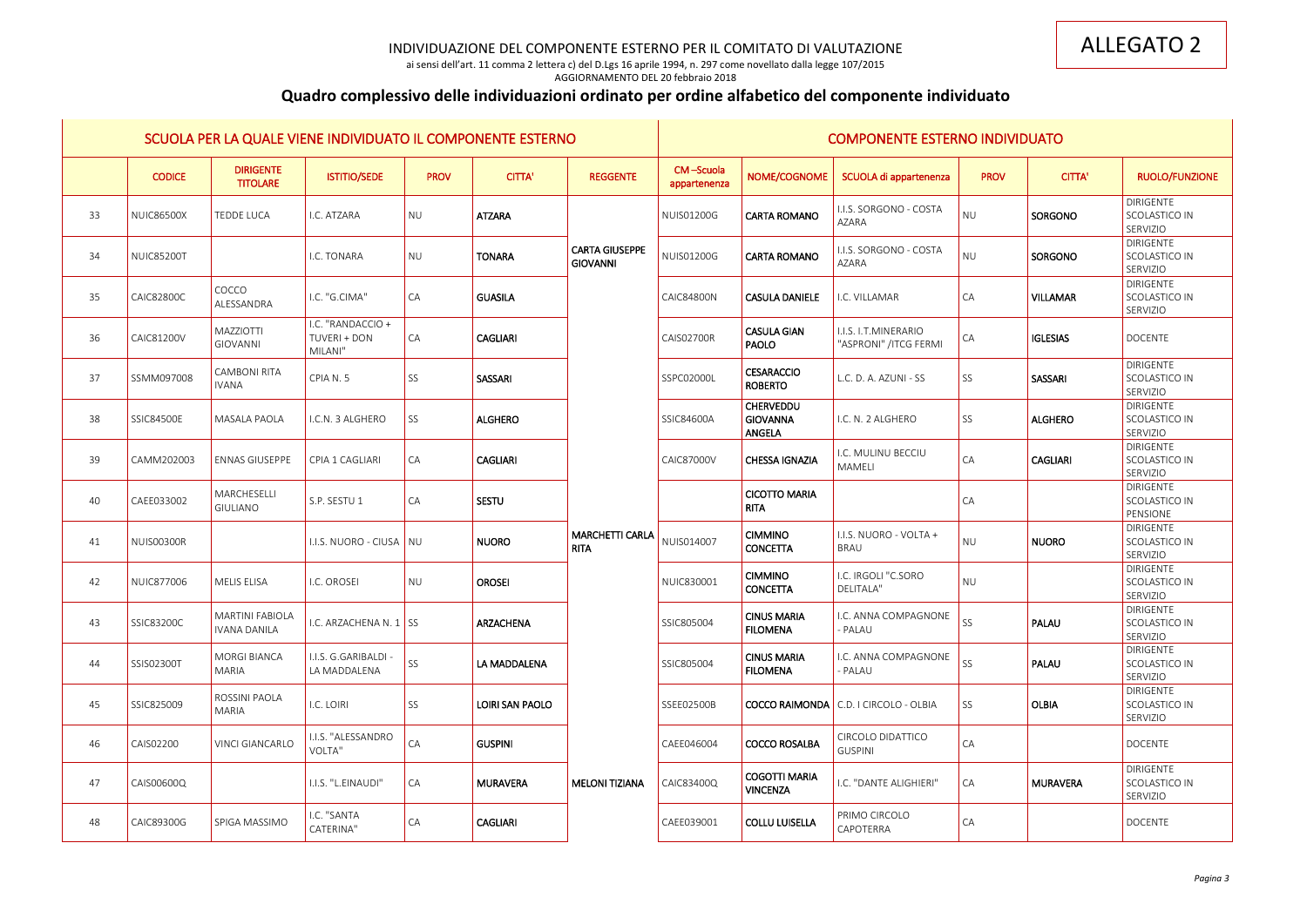ai sensi dell'art. 11 comma 2 lettera c) del D.Lgs 16 aprile 1994, n. 297 come novellato dalla legge 107/2015 AGGIORNAMENTO DEL 20 febbraio 2018

# **Quadro complessivo delle individuazioni ordinato per ordine alfabetico del componente individuato**

|    |                   |                                        | SCUOLA PER LA QUALE VIENE INDIVIDUATO IL COMPONENTE ESTERNO    |             |                                       |                      |                           |                                                     | <b>COMPONENTE ESTERNO INDIVIDUATO</b>     |                          |                 |                                               |
|----|-------------------|----------------------------------------|----------------------------------------------------------------|-------------|---------------------------------------|----------------------|---------------------------|-----------------------------------------------------|-------------------------------------------|--------------------------|-----------------|-----------------------------------------------|
|    | <b>CODICE</b>     | <b>DIRIGENTE</b><br><b>TITOLARE</b>    | <b>ISTITIO/SEDE</b>                                            | <b>PROV</b> | <b>CITTA'</b>                         | <b>REGGENTE</b>      | CM-Scuola<br>appartenenza | NOME/COGNOME                                        | SCUOLA di appartenenza                    | <b>PROV</b>              | <b>CITTA'</b>   | <b>RUOLO/FUNZIONE</b>                         |
| 49 | SSPS060006        | <b>DESOLE ANDREINA</b><br><b>MARIA</b> | L.S. LS G. MARCONI<br>- SS                                     | SS          | SASSARI                               |                      | SSVC010009                | <b>CONTINI</b><br><b>GIOVANNA</b><br><b>ANTONIA</b> | CONVITTO CANOPOLENO                       | SS                       | SASSARI         | <b>DIRIGENTE</b><br>SCOLASTICO IN<br>SERVIZIO |
| 50 | SSPC07000N        | <b>MANTOVANI ELISA</b>                 | L.C. A. GRAMSCI -<br>OLBIA                                     | SS          | <b>OLBIA</b>                          |                      | SSIS01100G                |                                                     | CORDA GIAN LUCA   I.I.S. AMSICORA - OLBIA | SS                       | <b>OLBIA</b>    | <b>DIRIGENTE</b><br>SCOLASTICO IN<br>SERVIZIO |
| 51 | ORIC810007        | <b>FLORIS MARIA</b><br>FEDERICA        | I.C. MARRUBIU                                                  | OR          | <b>MARRUBIU</b>                       |                      | ORIC829008                | <b>CORONA</b><br><b>FRANCESCO</b><br>ANGELO         | I.C. TERRALBA                             | OR                       | <b>TERRALBA</b> | DIRIGENTE<br>SCOLASTICO IN<br>SERVIZIO        |
| 52 | ORIC829008        | CORONA<br>FRANCESCO<br>ANGELO          | I.C. TERRALBA                                                  | OR          | <b>TERRALBA</b>                       |                      | <b>ORIC81900N</b>         | CORONA TULLIO                                       | I.C. MOGORO                               | OR                       | <b>MOGORO</b>   | <b>DIRIGENTE</b><br>SCOLASTICO IN<br>SERVIZIO |
| 53 | ORIC81400E        | ENNA MARINA                            | I.C. CABRAS                                                    | OR          | <b>CABRAS</b>                         |                      | ORIC825001                | <b>CORTESE</b><br>ALESSANDRO                        | I.C. N. 2 ORISTANO                        | OR                       | <b>ORISTANO</b> | <b>DIRIGENTE</b><br>SCOLASTICO IN<br>SERVIZIO |
| 54 | <b>ORIC82600R</b> | <b>SABA PASQUALINA</b>                 | I.C. N. 3 ORISTANO                                             | OR          | <b>ORISTANO</b>                       |                      | ORIC825001                | <b>CORTESE</b><br>ALESSANDRO                        | I.C. N. 2 ORISTANO                        | OR                       | <b>ORISTANO</b> | <b>DIRIGENTE</b><br>SCOLASTICO IN<br>SERVIZIO |
| 55 | <b>CAIC89700V</b> | <b>PIRAS MARIA</b><br>GRECA            | I.C. N. 2                                                      | CA          | <b>QUARTU</b><br>SANT'ELENA           |                      | <b>CAIC89800P</b>         | <b>COSSU PAOLA</b>                                  | I.C. N. 6                                 | CA                       | <b>QUARTU</b>   | <b>DIRIGENTE</b><br>SCOLASTICO IN<br>SERVIZIO |
| 56 | CAIS00100L        | <b>PUGGIONI TONINA</b>                 | I.I.S. "GRAMSCI -<br>AMALDI"                                   | CA          | <b>CARBONIA</b>                       |                      | CATD020007                | <b>CUCCHEDDU</b><br><b>ANTONIETTA</b>               | I.T.C. "G.M.ANGIOY"                       | CA                       | <b>CARBONIA</b> | <b>DIRIGENTE</b><br>SCOLASTICO IN<br>SERVIZIO |
| 57 | <b>CARI04000T</b> | <b>SARDU ROSANNA</b>                   | IPIA "E.LOI"                                                   | CA          | <b>CARBONIA</b>                       |                      | CATD020007                | <b>CUCCHEDDU</b><br><b>ANTONIETTA</b>               | I.T.C. "G.M.ANGIOY"                       | CA                       | <b>CARBONIA</b> | <b>DIRIGENTE</b><br>SCOLASTICO IN<br>SERVIZIO |
| 58 | <b>SSIC84400P</b> | MARRUNCHEDDU<br>ANTONELLA              | I.C. N. 1 ALGHERO                                              | SS          | <b>ALGHERO</b>                        |                      | SSIS019006                | <b>CUCCU VIVIANA</b>                                | I.I.S. ANGELO ROTH -<br>ALGHERO           | SS                       | <b>ALGHERO</b>  | DIRIGENTE<br>SCOLASTICO IN<br>SERVIZIO        |
| 59 | SSIC812007        |                                        | I.C. ELEONORA<br>D'ARBOREA-<br>VILLANOVA<br>MONTELEONE         | SS          | <b>VILLANOVA</b><br><b>MONTELEONE</b> | <b>SANNA LUCIANO</b> | SSIS019006                | <b>CUCCU VIVIANA</b>                                | I.I.S. ANGELO ROTH -<br>ALGHERO           | SS                       | <b>ALGHERO</b>  | DIRIGENTE<br>SCOLASTICO IN<br>SERVIZIO        |
| 60 | SSVC010009        | <b>CONTINI</b><br>GIOVANNA<br>ANTONIA  | CONVITTO<br>CANOPOLENO                                         | SS          | SASSARI                               |                      | SSPS040001                | <b>CURRELI MARIA</b><br><b>PAOLA</b>                | L.S. GIOVANNI SPANO -SS                   | SS                       | SASSARI         | <b>DIRIGENTE</b><br>SCOLASTICO IN<br>SERVIZIO |
| 61 | SSIS00300L        | ACONE PAOLO                            | I.I.S. N. PELLEGRINI<br>$+$ IPIA - SS                          | SS          | SASSARI                               |                      | SSPS040001                | <b>CURRELI MARIA</b><br>PAOLA                       | L.S. GIOVANNI SPANO -SS                   | $\overline{\mathsf{SS}}$ | SASSARI         | <b>DIRIGENTE</b><br>SCOLASTICO IN<br>SERVIZIO |
| 62 | SSSL030007        | <b>DEMURO MARIA</b><br>CHIARA          | L.A. LICEO<br>ARTISTICO -<br>"FABRIZIO DE<br>ANDRE' " - TEMPIO | SS          | <b>TEMPIO</b>                         |                      | SSPC04000T                | <b>CURRO</b><br>FRANCESCA                           | L.C. "G.M.DETTORI" -<br><b>TEMPIO</b>     | SS                       | <b>TEMPIO</b>   | <b>DIRIGENTE</b><br>SCOLASTICO IN<br>SERVIZIO |
| 63 | <b>NUIC82400N</b> |                                        | I.C. BOLOTANA                                                  | <b>NU</b>   | <b>BOLOTANA</b>                       | <b>MASIA SERGIO</b>  | <b>NUIS01900A</b>         | DE PAU MASSIMO                                      | I.I.S. MACOMER - SATTA                    | NU                       | <b>MACOMER</b>  | DIRIGENTE<br>SCOLASTICO IN<br>SERVIZIO        |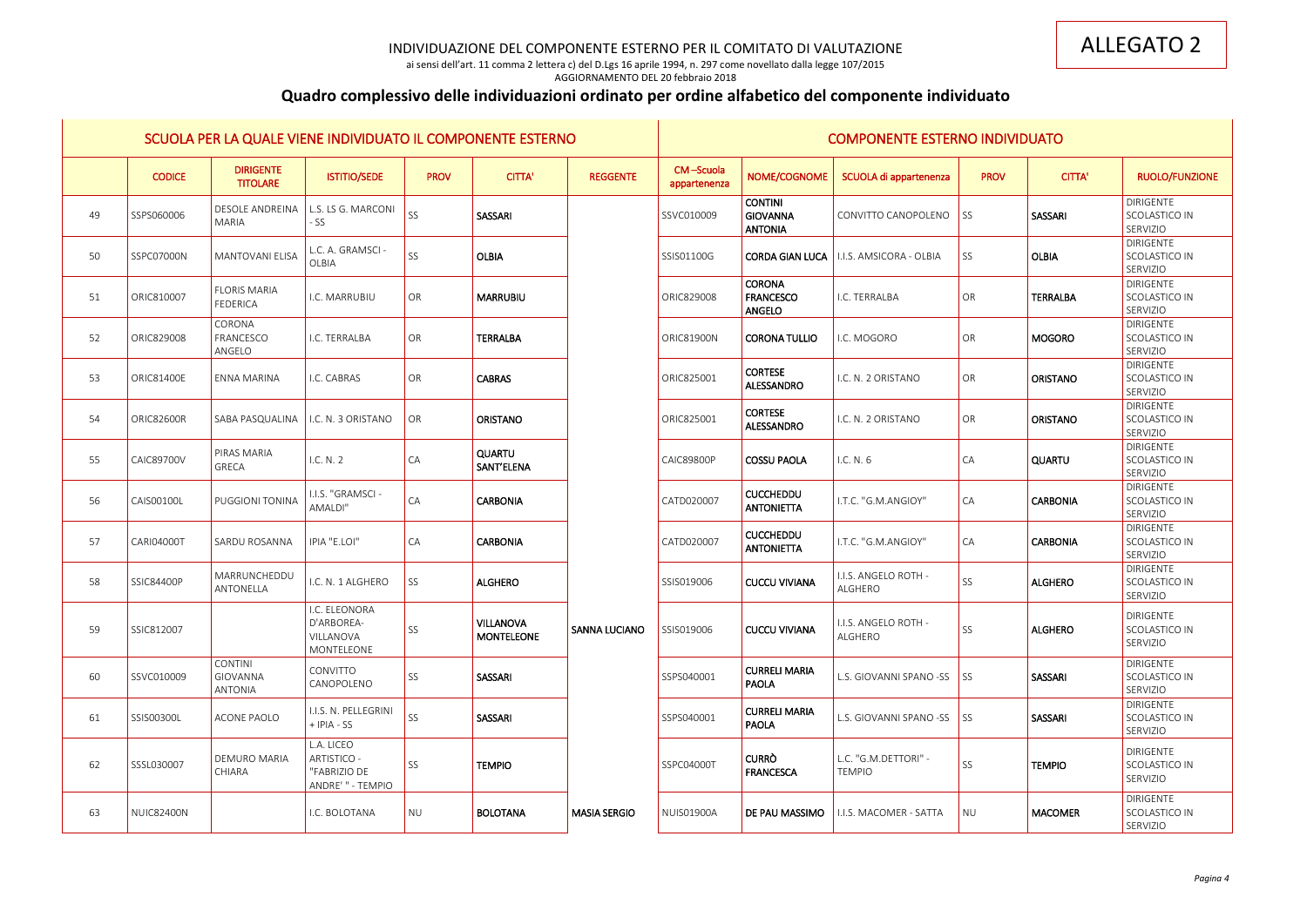ai sensi dell'art. 11 comma 2 lettera c) del D.Lgs 16 aprile 1994, n. 297 come novellato dalla legge 107/2015 AGGIORNAMENTO DEL 20 febbraio 2018

# **Quadro complessivo delle individuazioni ordinato per ordine alfabetico del componente individuato**

|    |                   |                                     | SCUOLA PER LA QUALE VIENE INDIVIDUATO IL COMPONENTE ESTERNO |                 |                      |                       |                           |                                                            | <b>COMPONENTE ESTERNO INDIVIDUATO</b>                       |                 |                       |                                               |
|----|-------------------|-------------------------------------|-------------------------------------------------------------|-----------------|----------------------|-----------------------|---------------------------|------------------------------------------------------------|-------------------------------------------------------------|-----------------|-----------------------|-----------------------------------------------|
|    | <b>CODICE</b>     | <b>DIRIGENTE</b><br><b>TITOLARE</b> | <b>ISTITIO/SEDE</b>                                         | <b>PROV</b>     | <b>CITTA'</b>        | <b>REGGENTE</b>       | CM-Scuola<br>appartenenza | NOME/COGNOME                                               | SCUOLA di appartenenza                                      | <b>PROV</b>     | <b>CITTA'</b>         | <b>RUOLO/FUNZIONE</b>                         |
| 64 | NUPS010009        | CAPPAI GAVINA<br>SALVATORANGELA     | I.I.S. MACOMER -<br><b>GALILEI</b>                          | <b>NU</b>       | <b>MACOMER</b>       |                       | <b>NUIS01900A</b>         | DE PAU MASSIMO                                             | I.I.S. MACOMER - SATTA                                      | <b>NU</b>       | <b>MACOMER</b>        | <b>DIRIGENTE</b><br>SCOLASTICO IN<br>SERVIZIO |
| 65 | SSIS022002        |                                     | I.I.S. I.T.C.G. - DON<br><b>GAVINO PES</b><br><b>TEMPIO</b> | SS              | <b>TEMPIO</b>        | <b>MANCA STEFANO</b>  | <b>SSIC84000B</b>         | <b>DEIANA ANNALISA</b>                                     | I.C. PIAZZA DELLA LIBERTÀ<br><b>TEMPIO</b>                  | SS              |                       | <b>DOCENTE</b>                                |
| 66 | SSEE027003        | LA ROSA CATERINA                    | C.D. 3 CIRCOLO -<br>OLBIA                                   | SS              | <b>OLBIA</b>         |                       | SSEE05200Q                | <b>DEMURO</b><br><b>FRANCESCA</b>                          | C.D. IV CIRCOLO - OLBIA                                     | <b>SS</b>       | <b>OLBIA</b>          | <b>DIRIGENTE</b><br>SCOLASTICO IN<br>SERVIZIO |
| 67 | ORPM01000T        | MARESCA<br>SALVATORE                | I.M. IST.<br>MAGISTRALE "B.<br>CROCE"                       | OR              | <b>ORISTANO</b>      |                       | ORIS009007                | <b>DEMURO</b><br><b>GIANDOMENICO</b>                       | I.I.S. I.P.S.A.A. E<br>I.P.S.A.A.R. DON D.<br><b>MELONI</b> | OR              | <b>ORISTANO</b>       | <b>DIRIGENTE</b><br>SCOLASTICO IN<br>SERVIZIO |
| 68 | CAIC874006        |                                     | I.C. UTA                                                    | <b>CA</b>       | <b>UTA</b>           | <b>MINAFRA SILVIA</b> | CATD10000V                | <b>DEMURTAS GIAN</b><br><b>PIETRO</b>                      | I.T.C. "E.MATTEI"                                           | CA              | DECIMOMANNU           | <b>DIRIGENTE</b><br>SCOLASTICO IN<br>SERVIZIO |
| 69 | SSEE05200Q        | DEMURO<br>FRANCESCA                 | C.D. IV CIRCOLO -<br>OLBIA                                  | SS              | <b>OLBIA</b>         |                       | SSMM02800T                | <b>DEMURU</b><br><b>GIOVANNI</b><br><b>BATTISTA FRANCO</b> | S.M. N. 2 "A. DIAZ" OLBIA                                   | SS <sup>1</sup> |                       | DOCENTE                                       |
| 70 | <b>NUIC872003</b> | <b>MASIA SERGIO</b>                 | I.C. MACOMER N. 1<br>(CARIA)                                | <b>NU</b>       | <b>MACOMER</b>       |                       | NUPS010009                | <b>DEPALMAS</b><br><b>CATERINA</b>                         | L. SC. "GALILEO GALILEI"<br><b>MACOMER</b>                  | <b>NU</b>       |                       | <b>DOCENTE</b>                                |
| 71 | CAEE032006        | PISANO ANNA                         | S.P. PRIMO CIRCOLO   CA                                     |                 | <b>SELARGIUS</b>     |                       | <b>CAIC86200X</b>         | <b>DEPAU</b><br><b>FRANCESCO</b>                           | I.C. "SU PLANU"                                             | CA              | <b>SELARGIUS</b>      | <b>DIRIGENTE</b><br>SCOLASTICO IN<br>SERVIZIO |
| 72 | SSIC855005        | <b>FALCHI MARIA</b><br>GRAZIA       | IC TOLA                                                     | SS              | <b>SASSARI</b>       |                       | SSPS060006                | <b>DESOLE ANDREINA</b><br><b>MARIA</b>                     | L.S. LS G. MARCONI - SS                                     | SS              | SASSARI               | DIRIGENTE<br>SCOLASTICO IN<br>SERVIZIO        |
| 73 | <b>CAIC87600T</b> | PIRAS GABRIELLA                     | I.C. "DELEDDA -<br>PASCOLI"                                 | <b>CA</b>       | <b>CARBONIA</b>      |                       | CAIC817002                | <b>DESSI ANNA</b>                                          | I.C. "DON MILANI"                                           | <b>CA</b>       | <b>CARBONIA</b>       | <b>DIRIGENTE</b><br>SCOLASTICO IN<br>SERVIZIO |
| 74 | CAIS011007        | SCANU<br>ANTONELLO                  | I.I.S. "C.BECCARIA"                                         | $\overline{CA}$ | <b>CARBONIA</b>      |                       | CAIC817002                | <b>DESSI ANNA</b>                                          | I.C. "DON MILANI"                                           | CA              | <b>CARBONIA</b>       | DIRIGENTE<br>SCOLASTICO IN<br>SERVIZIO        |
| 75 | NUIC878002        | PIREDDA<br>ANTONELLA                | I.C. SINISCOLA N. 1                                         | NU              | <b>SINISCOLA</b>     |                       | <b>NUIS01800E</b>         | DI GIACOMO<br><b>VINCENZO</b>                              | I.I.S. SINICOLA - PIRA                                      | NU              | SINISCOLA             | <b>DIRIGENTE</b><br>SCOLASTICO IN<br>SERVIZIO |
| 76 | CAEE046004        | PICCIONI ANNALISA   D.D. GUSPINI    |                                                             | <b>CA</b>       | <b>GUSPINI</b>       |                       | CAIC808007                | DI NARDI ROMINA                                            | I.C. "SAN GIOVANNI<br>BOSCO"                                | CA              | <b>GONNOSFANADIGA</b> | <b>DIRIGENTE</b><br>SCOLASTICO IN<br>SERVIZIO |
| 77 | CAPC03000V        | PIANTA ROBERTO                      | L.C. "DETTORI"                                              | <b>CA</b>       | <b>CAGLIARI</b>      |                       | CARI010002                | <b>DIOMEDI DANIELA</b>                                     | IPIA "A.MEUCCI"                                             | <b>CA</b>       | <b>CAGLIARI</b>       | <b>DIRIGENTE</b><br>SCOLASTICO IN<br>SERVIZIO |
| 78 | <b>CAIC80700B</b> | MASSIDDA MARIA<br>VITTORIA          | I.C. "ALESSANDRO<br>MANZONI"                                | <b>CA</b>       | <b>MARACALAGONIS</b> |                       | CAIC8AA003                | <b>DIOMEDI TIZIANA</b><br><b>MARIA</b>                     | I.C. N. 5                                                   | <b>CA</b>       | QUARTU                | <b>DIRIGENTE</b><br>SCOLASTICO IN<br>SERVIZIO |
| 79 | <b>ORIC81800T</b> | PASSIU CARLO                        | I.C. ABBASANTA                                              | OR              | ABBASANTA            |                       | <b>ORIC81400E</b>         | <b>ENNA MARINA</b>                                         | I.C. CABRAS                                                 | OR              | <b>CABRAS</b>         | DIRIGENTE<br>SCOLASTICO IN<br>SERVIZIO        |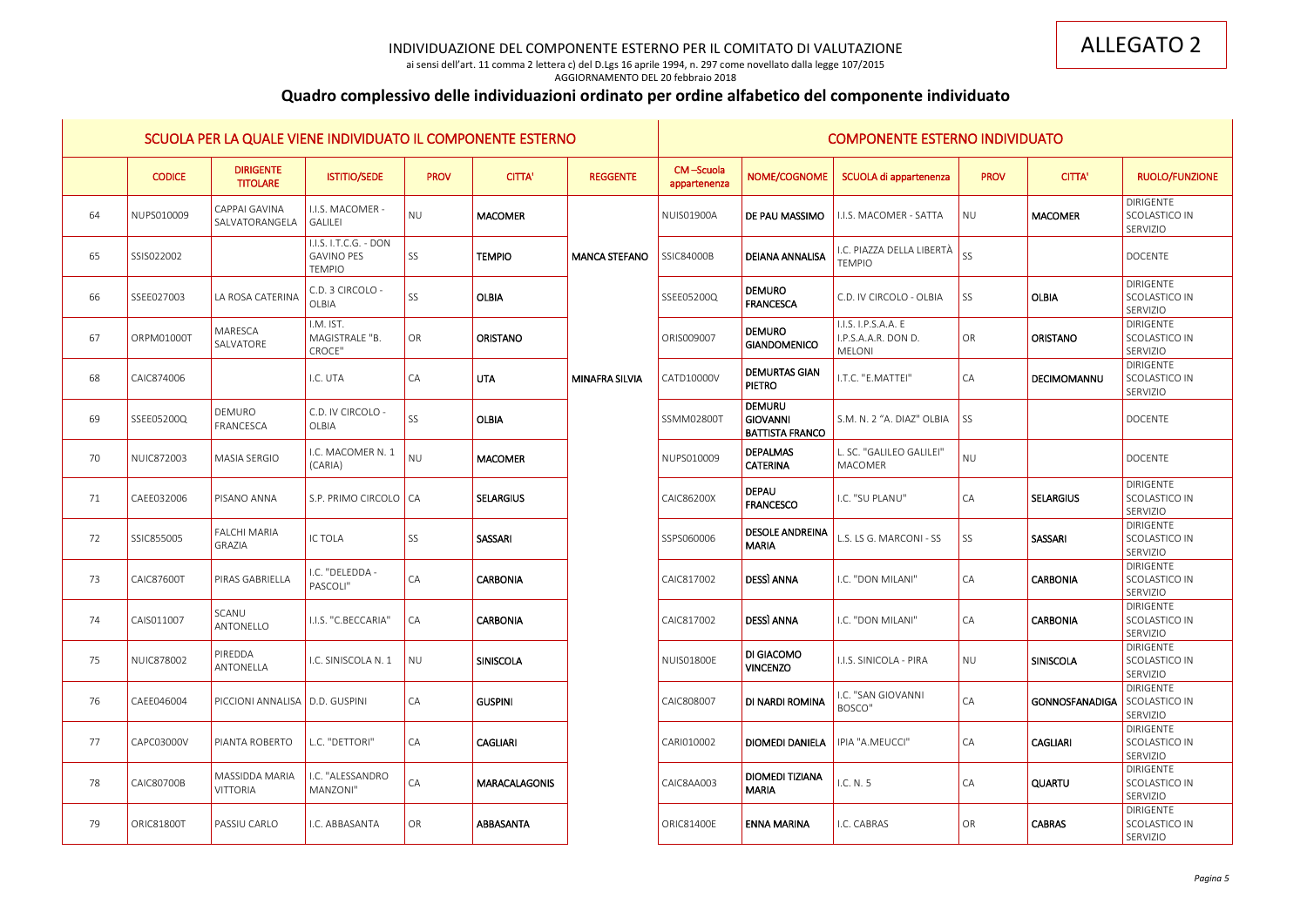ai sensi dell'art. 11 comma 2 lettera c) del D.Lgs 16 aprile 1994, n. 297 come novellato dalla legge 107/2015 AGGIORNAMENTO DEL 20 febbraio 2018

# **Quadro complessivo delle individuazioni ordinato per ordine alfabetico del componente individuato**

|    |                   |                                       | SCUOLA PER LA QUALE VIENE INDIVIDUATO IL COMPONENTE ESTERNO |             |                    |                                     |                           |                                           | <b>COMPONENTE ESTERNO INDIVIDUATO</b> |                 |                     |                                               |
|----|-------------------|---------------------------------------|-------------------------------------------------------------|-------------|--------------------|-------------------------------------|---------------------------|-------------------------------------------|---------------------------------------|-----------------|---------------------|-----------------------------------------------|
|    | <b>CODICE</b>     | <b>DIRIGENTE</b><br><b>TITOLARE</b>   | <b>ISTITIO/SEDE</b>                                         | <b>PROV</b> | <b>CITTA'</b>      | <b>REGGENTE</b>                     | CM-Scuola<br>appartenenza | NOME/COGNOME                              | SCUOLA di appartenenza                | <b>PROV</b>     | <b>CITTA'</b>       | <b>RUOLO/FUNZIONE</b>                         |
| 80 | ORIS011007        | <b>TILOCCA PEPPINO</b>                | I.I.S. "DE CASTRO"                                          | OR          | <b>ORISTANO</b>    |                                     | <b>ORIC81400E</b>         | <b>ENNA MARINA</b>                        | I.C. CABRAS                           | OR              | <b>CABRAS</b>       | <b>DIRIGENTE</b><br>SCOLASTICO IN<br>SERVIZIO |
| 81 | CAPS02000B        | BERNARDINI<br>ROBERTO                 | I.I.S. "ALBERTI"                                            | CA          | <b>CAGLIARI</b>    |                                     | CAMM202003                | <b>ENNAS GIUSEPPE</b>                     | <b>CPIA 1 CAGLIARI</b>                | CA              | <b>CAGLIARI</b>     | DIRIGENTE<br>SCOLASTICO IN<br>SERVIZIO        |
| 82 | <b>CAIC84400A</b> | FLAVIANI<br>ANNALISA                  | I.C. MONSIGNOR<br>A.SABA                                    | CA          | <b>ELMAS</b>       |                                     | CAIS01400P                | <b>EPICUREO MARIA</b><br><b>GABRIELLA</b> | I.I.S. "DUCA DEGLI<br>ABRUZZI"        | CA              | <b>ELMAS</b>        | <b>DIRIGENTE</b><br>SCOLASTICO IN<br>SERVIZIO |
| 83 | SSIC80700Q        |                                       | I.C. SENNORI                                                | SS          | <b>SENNORI</b>     | <b>CAMBONI RITA</b><br><b>IVANA</b> | SSIC84300V                | <b>ESU GIANNI</b>                         | I.C.SORSO                             | SS              | <b>SORSO</b>        | <b>DIRIGENTE</b><br>SCOLASTICO IN<br>SERVIZIO |
| 84 | <b>NUIC87900T</b> |                                       | I.C. SINISCOLA N. 2                                         | NU          | <b>SINISCOLA</b>   | <b>ORRÙ CARLO</b>                   | <b>NUTD10000B</b>         | <b>FADDA ANDREA</b><br><b>ANTONIO</b>     | I.I.S. SINISCOLA -<br>OGGIANU         | <b>NU</b>       | SINISCOLA           | <b>DIRIGENTE</b><br>SCOLASTICO IN<br>SERVIZIO |
| 85 | <b>NUMM07000C</b> | <b>ALBA ANTONIO</b>                   | <b>CPIA NUORO -</b><br>SASSARI                              | <b>NU</b>   | <b>NUORO</b>       |                                     | NUPC010006                | <b>FADDA ANTONIO</b><br><b>FRANCESCO</b>  | LICEO "ASPRONI" NUORO                 | <b>NU</b>       | <b>NUORO</b>        | <b>DIRIGENTE</b><br>SCOLASTICO IN<br>SERVIZIO |
| 86 | NUPM03000G        | <b>MARCHETTI CARLA</b><br><b>RITA</b> | LICEO SC. UM. E<br>MUSIC. "S. SATTA"<br><b>NUORO</b>        | NU          | <b>NUORO</b>       |                                     | NUPC010006                | <b>FADDA ANTONIO</b><br><b>FRANCESCO</b>  | LICEO "ASPRONI" NUORO                 | <b>NU</b>       | <b>NUORO</b>        | <b>DIRIGENTE</b><br>SCOLASTICO IN<br>SERVIZIO |
| 87 | SSIC841007        | <b>PINTADU ANNA</b><br><b>RITA</b>    | I.C.N. 1 PORTO<br><b>TORRES</b>                             | SS          | PORTO TORRES       |                                     | SSIC842003                | <b>FADDA MARIA</b><br>LETIZIA             | I.C. N. 2 PORTO TORRES                | SS              | <b>PORTO TORRES</b> | <b>DIRIGENTE</b><br>SCOLASTICO IN<br>SERVIZIO |
| 88 | SSIC839007        | <b>REBECCU MARIA</b><br>CRISTINA      | I.C. FARINA - SS                                            | SS          | SASSARI            |                                     | SSIC855005                | <b>FALCHI MARIA</b><br><b>GRAZIA</b>      | <b>IC TOLA</b>                        | SS              | SASSARI             | <b>DIRIGENTE</b><br>SCOLASTICO IN<br>SERVIZIO |
| 89 | SSTF010007        | <b>SANNA LUCIANO</b>                  | ITI G. M. ANGIOY<br>SASSARI                                 | SS          | <b>SASSARI</b>     |                                     | SSTD020006                | <b>FARA ANGELO</b>                        | I.A. FILIPPO FIGARI<br>SASSARI        | SS              | SASSARI             | <b>DIRIGENTE</b><br>SCOLASTICO IN<br>SERVIZIO |
| 90 | CAIS01300V        | <b>SCANU UBALDO</b>                   | I.I.S. "G.ASPRONI"                                          | CA          | <b>IGLESIAS</b>    |                                     | <b>CAIC88900X</b>         | <b>FARA FRANCA</b>                        | I.C. IGLESIAS- CENTRO -<br>EST        | $\overline{CA}$ | <b>IGLESIAS</b>     | DIRIGENTE<br>SCOLASTICO IN<br>SERVIZIO        |
| 91 | CAIC816006        | MINAFRA SILVIA                        | I.C. SILIQUA                                                | CA          | <b>SILIQUA</b>     |                                     | CAIC875002                | <b>FARA FRANCA</b>                        | I.C. "MELONI"                         | $\overline{CA}$ | <b>DOMUSNOVAS</b>   | <b>DIRIGENTE</b><br>SCOLASTICO IN<br>SERVIZIO |
| 92 | <b>CAIC84200P</b> | ROMBI LIMBANIA<br><b>MARIA</b>        | I.C. "ANTONIO<br>GRAMSCI"                                   | CA          | <b>DECIMOPUTZU</b> |                                     | <b>CAIC84300E</b>         | <b>FARET ALBERTO</b>                      | I.C. "LEONARDO DA VINCI"              | $\overline{CA}$ | DECIMOMANNU         | DIRIGENTE<br>SCOLASTICO IN<br>SERVIZIO        |
| 93 | <b>NUIC87500E</b> | <b>MASURI PIETRO</b>                  | I.C. NUORO N. 3<br>(MACCIONI)                               | <b>NU</b>   | <b>NUORO</b>       |                                     | NUPS090006                | <b>FERRANTE</b><br><b>MARIANTONIETTA</b>  | I.I.S. NUORO - FERMI                  | NU              | <b>NUORO</b>        | DIRIGENTE<br>SCOLASTICO IN<br>SERVIZIO        |
| 94 | NUIS014007        | CIMMINO<br>CONCETTA                   | I.I.S. NUORO -<br>VOLTA + BRAU                              | NU          | <b>NUORO</b>       |                                     | NUPS090006                | <b>FERRANTE</b><br><b>MARIANTONIETTA</b>  | I.I.S. NUORO - FERMI                  | NU              | <b>NUORO</b>        | <b>DIRIGENTE</b><br>SCOLASTICO IN<br>SERVIZIO |
| 95 | CAEE09300N        | TOLU LUCINA                           | C.D. VIA<br>CASTIGLIONE                                     | CA          | <b>CAGLIARI</b>    |                                     | CAIS00200C                | <b>FERRARI PATRIZIA</b>                   | IIS AZUNI (CAGLIARI)                  | CA              |                     | <b>DOCENTE</b>                                |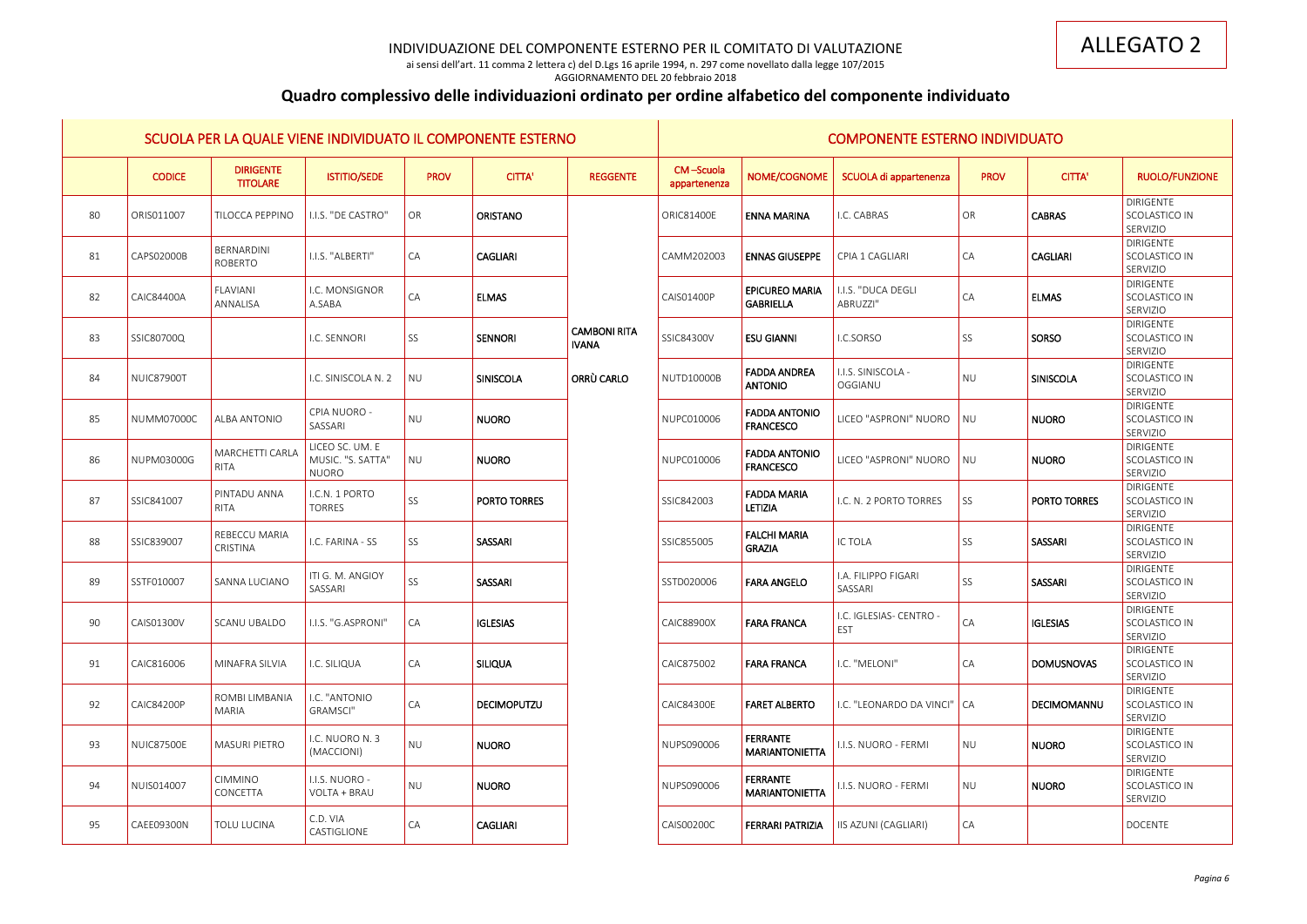ai sensi dell'art. 11 comma 2 lettera c) del D.Lgs 16 aprile 1994, n. 297 come novellato dalla legge 107/2015

### AGGIORNAMENTO DEL 20 febbraio 2018

# **Quadro complessivo delle individuazioni ordinato per ordine alfabetico del componente individuato**

|     |                   |                                     | SCUOLA PER LA QUALE VIENE INDIVIDUATO IL COMPONENTE ESTERNO |                 |                                   |                                 |                           |                                        | <b>COMPONENTE ESTERNO INDIVIDUATO</b>                 |                 |                 |                                               |
|-----|-------------------|-------------------------------------|-------------------------------------------------------------|-----------------|-----------------------------------|---------------------------------|---------------------------|----------------------------------------|-------------------------------------------------------|-----------------|-----------------|-----------------------------------------------|
|     | <b>CODICE</b>     | <b>DIRIGENTE</b><br><b>TITOLARE</b> | <b>ISTITIO/SEDE</b>                                         | <b>PROV</b>     | <b>CITTA'</b>                     | <b>REGGENTE</b>                 | CM-Scuola<br>appartenenza | NOME/COGNOME                           | SCUOLA di appartenenza                                | <b>PROV</b>     | <b>CITTA'</b>   | RUOLO/FUNZIONE                                |
| 96  | <b>NUIS01600V</b> | PIRODDI ANTONIO                     | I.I.S. LANUSEI - L. DA<br><b>VINCI</b>                      | <b>NU</b>       | <b>LANUSEI</b>                    |                                 | <b>NUIC864004</b>         | <b>FIORI PATRIZIA</b>                  | I.C. LANUSEI                                          | <b>NU</b>       | <b>LANUSEI</b>  | DIRIGENTE<br>SCOLASTICO IN<br>SERVIZIO        |
| 97  | <b>CAIS01400P</b> | <b>EPICUREO MARIA</b><br>GABRIELLA  | I.I.S. "DUCA DEGLI<br>ABRUZZI"                              | CA              | <b>ELMAS</b>                      |                                 | <b>CAIC84400A</b>         | <b>FLAVIANI</b><br>ANNALISA            | I.C. MONSIGNOR A.SABA                                 | CA              | <b>ELMAS</b>    | DIRIGENTE<br>SCOLASTICO IN<br>SERVIZIO        |
| 98  | <b>CAIC88900X</b> | <b>FARA FRANCA</b>                  | I.C. IGLESIAS-<br><b>CENTRO - EST</b>                       | CA              | <b>IGLESIAS</b>                   |                                 | CAIC887008                | <b>FLORIS GIORGIA</b>                  | I.C. IGLESIAS SUD - EST                               | CA              | <b>IGLESIAS</b> | <b>DIRIGENTE</b><br>SCOLASTICO IN<br>SERVIZIO |
| 99  | ORIC82200D        |                                     | I.C. GHILARZA                                               | OR              | <b>GHILARZA</b>                   | <b>PASSIU CARLO</b>             | ORIC810007                | <b>FLORIS MARIA</b><br><b>FEDERICA</b> | I.C. MARRUBIU                                         | OR              | <b>MARRUBIU</b> | <b>DIRIGENTE</b><br>SCOLASTICO IN<br>SERVIZIO |
| 100 | <b>ORIC81900N</b> | <b>CORONA TULLIO</b>                | I.C. MOGORO                                                 | OR              | <b>MOGORO</b>                     |                                 | <b>ORIC82100N</b>         | <b>FRAU ANNALISA</b>                   | I.C. ALES                                             | OR              | <b>ALES</b>     | <b>DIRIGENTE</b><br>SCOLASTICO IN<br>SERVIZIO |
| 101 | ORIC803004        | TEDDE LUCA                          | I.C. SAMUGHEO                                               | OR              | SAMUGHEO                          |                                 | <b>ORIC82100N</b>         | <b>FRAU ANNALISA</b>                   | I.C. ALES                                             | OR              | <b>ALES</b>     | <b>DIRIGENTE</b><br>SCOLASTICO IN<br>SERVIZIO |
| 102 | CAEE037009        | SANNA MARIA<br>GRAZIA               | D.D. PRIMO<br>CIRCOLO                                       | CA              | <b>ASSEMINI</b>                   |                                 | CAMM031009                | <b>FRAU SILVIA</b>                     | S.S. 1° G. G.PASCOLI+<br>C.NIVOLA (ASSEMINI)          | CA              |                 | <b>DOCENTE</b>                                |
| 103 | <b>ORIC82000T</b> |                                     | I.C. ORISTANO N. 1                                          | $\overline{OR}$ | <b>ORISTANO</b>                   | <b>ENNA MARINA</b>              | ORTF01000V                | <b>FRONGIA FRANCO</b>                  | I.T.I. I.T.I. "OTHOCA"                                | OR              | <b>ORISTANO</b> | <b>DIRIGENTE</b><br>SCOLASTICO IN<br>SERVIZIO |
| 104 | CAIC854001        | <b>DEROSA MARIA</b><br>ROSARIA      | I.C. "CRISTOFORO<br>COLOMBO"                                | CA              | <b>CAGLIARI</b>                   |                                 | CAEE09800R                | <b>GHISU ANDREANA</b>                  | S.P. VIA GARAVETTI                                    | $\overline{CA}$ | <b>CAGLIARI</b> | <b>DIRIGENTE</b><br>SCOLASTICO IN<br>SERVIZIO |
| 105 | <b>SSIC80300C</b> |                                     | I.C.<br>"P.F.M.MAGNON"                                      | SS              | SANTA TERESA DI<br><b>GALLURA</b> | <b>PALMAS STEFANO</b>           | SSMM027002                | <b>GNAZZO VITO</b>                     | S.S.1° G N.1 E. PAIS<br><b>OLBIA</b>                  | SS              | <b>OLBIA</b>    | <b>DIRIGENTE</b><br>SCOLASTICO IN<br>SERVIZIO |
| 106 | CAIC890004        |                                     | I.C. VIA TRENTO -<br>SINNAI 1                               | CA              | <b>SINNAI</b>                     | DE ROSA MARIA<br><b>ROSARIA</b> | CAIC89100X                | <b>GUGLIOTTA</b><br><b>GIOVANNI</b>    | I.C. SINNAI 2                                         | CA              | <b>SINNAI</b>   | DIRIGENTE<br>SCOLASTICO IN<br>SERVIZIO        |
| 107 | <b>ORIS00800B</b> | <b>UDA ROSELLA</b>                  | I.I.S. "G. A.<br>PISCHEDDA"                                 | OR              | <b>BOSA</b>                       |                                 | <b>ORIC82800C</b>         | <b>IBBA GIOVANNI</b>                   | I.C. BOSA                                             | OR              | <b>BOSA</b>     | <b>DIRIGENTE</b><br>SCOLASTICO IN<br>SERVIZIO |
| 108 | SSIC82900L        | PERNA ALFONSO                       | I.C. OLBIA                                                  | SS              | <b>OLBIA</b>                      |                                 | SSEE027003                |                                        | LA ROSA CATERINA   C.D. 3 CIRCOLO - OLBIA             | SS              | <b>OLBIA</b>    | DIRIGENTE<br>SCOLASTICO IN<br>SERVIZIO        |
| 109 | CAPM04000N        | ANGIUS ELISA                        | I.M. "BAUDI DI<br>VESME"                                    | CA              | <b>IGLESIAS</b>                   |                                 | <b>CAIS02700R</b>         | LAI MARIA<br><b>ROMINA</b>             | <b>I.I.S. I.T.MINERARIO</b><br>"ASPRONI" / ITCG FERMI | $\overline{CA}$ | <b>IGLESIAS</b> | DIRIGENTE<br>SCOLASTICO IN<br>SERVIZIO        |
| 110 | CAIC808007        | DI NARDI ROMINA                     | I.C. "SAN GIOVANNI<br>BOSCO"                                | CA              | <b>GONNOSFANADIGA</b>             |                                 | CAEE046004                | LAMPIS A. IGNAZIA                      | CIRCOLO DIDATTICO<br><b>GUSPINI</b>                   | CA              |                 | <b>DOCENTE</b>                                |
| 111 | CAIC8AA003        | DIOMEDI TIZIANA<br>MARIA            | I.C. N. 5                                                   | CA              | <b>QUARTU</b><br>SANT'ELENA       |                                 | CAIC83300X                | <b>LICATA ILENIA</b>                   | I.C. VILLASIMIUS                                      | CA              |                 | <b>DOCENTE</b>                                |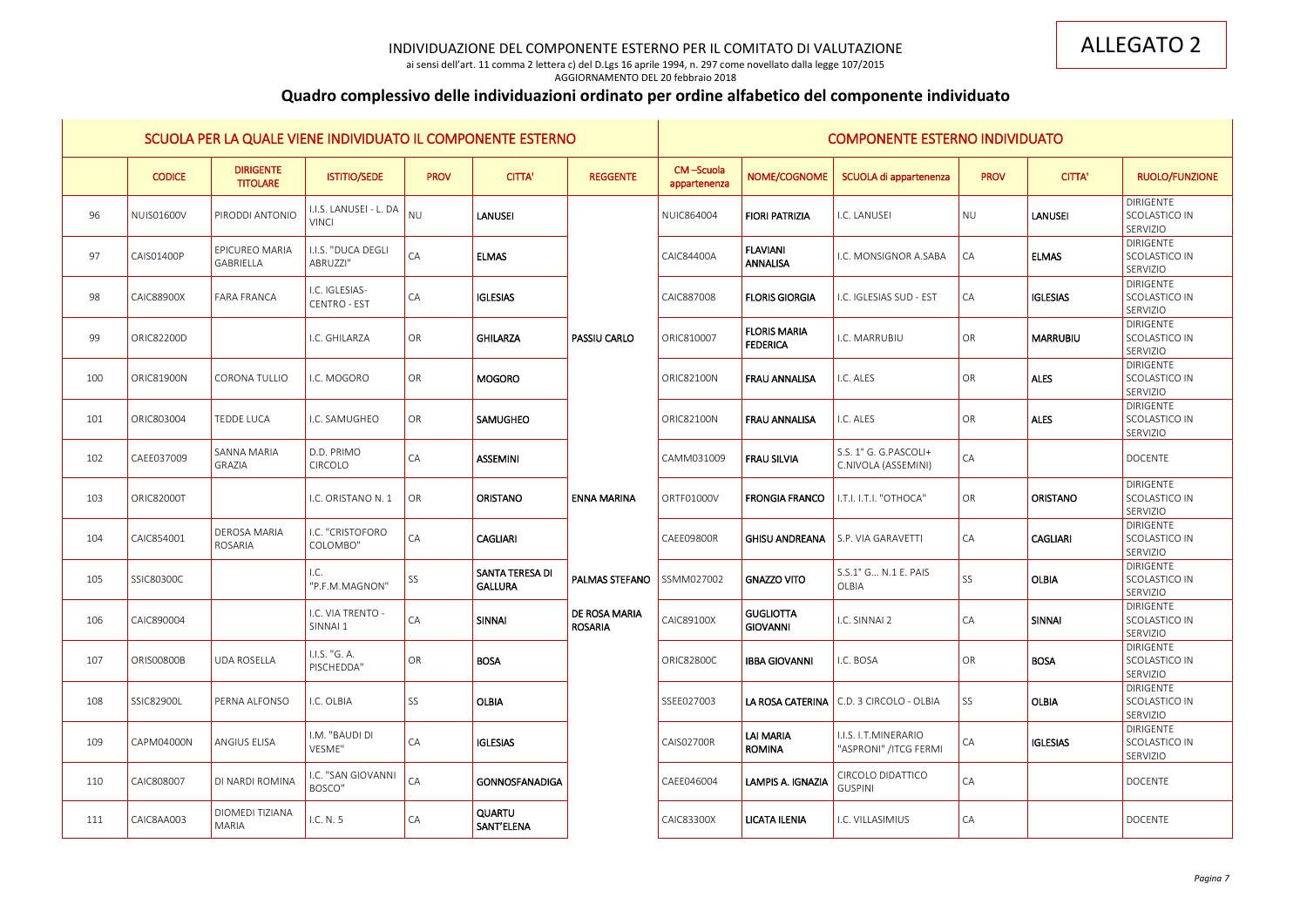ai sensi dell'art. 11 comma 2 lettera c) del D.Lgs 16 aprile 1994, n. 297 come novellato dalla legge 107/2015

### AGGIORNAMENTO DEL 20 febbraio 2018

# **Quadro complessivo delle individuazioni ordinato per ordine alfabetico del componente individuato**

|     |                   |                                     | SCUOLA PER LA QUALE VIENE INDIVIDUATO IL COMPONENTE ESTERNO |                 |                                      |                                     |                           |                                         | <b>COMPONENTE ESTERNO INDIVIDUATO</b>                    |                 |                   |                                               |
|-----|-------------------|-------------------------------------|-------------------------------------------------------------|-----------------|--------------------------------------|-------------------------------------|---------------------------|-----------------------------------------|----------------------------------------------------------|-----------------|-------------------|-----------------------------------------------|
|     | <b>CODICE</b>     | <b>DIRIGENTE</b><br><b>TITOLARE</b> | <b>ISTITIO/SEDE</b>                                         | <b>PROV</b>     | <b>CITTA'</b>                        | <b>REGGENTE</b>                     | CM-Scuola<br>appartenenza | NOME/COGNOME                            | SCUOLA di appartenenza                                   | <b>PROV</b>     | <b>CITTA'</b>     | <b>RUOLO/FUNZIONE</b>                         |
| 112 | CAPC050004        | <b>SECHI MASSIMO</b>                | L.C. "SIOTTO"                                               | CA              | <b>CAGLIARI</b>                      |                                     | CATF01000V                | LICHERI GIOVANNA   I.T.I. "D.SCANO"     |                                                          | CA              | <b>CAGLIARI</b>   | <b>DIRIGENTE</b><br>SCOLASTICO IN<br>SERVIZIO |
| 113 | CAIS02300D        | <b>DELLA CORTE</b><br>GIANCARLO     | I.I.S. "BUCCARI+<br>MARCONI"                                | CA              | <b>CAGLIARI</b>                      |                                     | CAVC010001                | LICHERI PAOLA                           | CONV.NAZIONALE<br>"VITTORIO EMANUELE"<br><b>CAGLIARI</b> | $\overline{CA}$ |                   | <b>DOCENTE</b>                                |
| 114 | CAIC882005        | PISANO VINCENZO                     | I.C. N. 1 - PORCU<br>SATTA                                  | CA              | <b>QUARTU</b><br>SANT'ELENA          |                                     | CAIC8AA003                | <b>LODDO MATILDE</b>                    | IC. N.5 QUARTU S. ELENA                                  | CA              |                   | <b>DOCENTE</b>                                |
| 115 | <b>NUIC863008</b> |                                     | I.C. BAUNEI                                                 | <b>NU</b>       | <b>BAUNEI</b>                        | <b>USAI GIAN</b><br><b>BATTISTA</b> | <b>NUIC86200C</b>         | LOI EUGENIA                             | I.C. BARI SARDO                                          | NU              |                   | <b>DOCENTE</b>                                |
| 116 | NUIC849002        |                                     | I.C. TERTENIA                                               | <b>NU</b>       | <b>TERTENIA</b>                      | <b>TRABALZA</b><br><b>ANTONELLA</b> | <b>NUIC86200C</b>         | LOI EUGENIA                             | I.C. BARI SARDO                                          | NU              |                   | <b>DOCENTE</b>                                |
| 117 | CAIC840003        | <b>TODDE IGNAZIO</b>                | I.C. "E.PUXEDDU"                                            | CA              | <b>VILLASOR</b>                      |                                     | CAPC06000P                | <b>LORU ANTONIO</b>                     | L.C. "E. PIGA"<br>(VILLACIDRO)                           | $\overline{CA}$ |                   | <b>DOCENTE</b>                                |
| 118 | SSPC02000L        | CESARACCIO<br>ROBERTO               | L.C. D. A. AZUNI - SS $\vert$ SS                            |                 | SASSARI                              |                                     | SSTF010007                | <b>LUBINU PIETRO</b>                    | I.T.T. G. M. ANGIOY<br>SASSARI                           | SS              |                   | <b>DOCENTE</b>                                |
| 119 | CAIS02100T        | ETZO MIRIAM<br>SEBASTIANA           | I.I.S. "PADRE COLLI<br>VIGNARELLI"+ IIS<br>VILLAMAR         | CA              | SANLURI                              |                                     | CAPC06000P                | <b>MACCHIS</b><br><b>ANTONIO</b>        | L.C. "PIGA"                                              | $\overline{CA}$ | <b>VILLACIDRO</b> | <b>DIRIGENTE</b><br>SCOLASTICO IN<br>SERVIZIO |
| 120 | CAIC896003        | ORRÙ GIULIANA                       | I.C. N. 2                                                   | CA              | <b>VILLACIDRO</b>                    |                                     | CAPC06000P                | <b>MACCHIS</b><br><b>ANTONIO</b>        | L.C. "PIGA"                                              | $\overline{CA}$ | <b>VILLACIDRO</b> | <b>DIRIGENTE</b><br>SCOLASTICO IN<br>SERVIZIO |
| 121 | CAIC86300Q        | ONNIS SUSANNA                       | I.C. SAN GAVINO<br>MONREALE                                 | ${\sf CA}$      | <b>SAN GAVINO</b><br><b>MONREALE</b> |                                     | CAIC83900V                | <b>MACCIONI</b><br><b>ROBERTA</b>       | I.C. SANLURI                                             | CA              |                   | <b>DOCENTE</b>                                |
| 122 | CARF010003        | CADDEO LAURA                        | IPIA "S.PERTINI"                                            | CA              | <b>CAGLIARI</b>                      |                                     | CAPS13000V                | <b>MAMELI VANNI</b>                     | <b>I.I.S. "EUCLIDE"</b>                                  | CA              | <b>CAGLIARI</b>   | <b>DIRIGENTE</b><br>SCOLASTICO IN<br>SERVIZIO |
| 123 | SSIC83600Q        | <b>RIU FRANCA</b>                   | I.C. ITTIRI                                                 | SS              | <b>ITTIRI</b>                        |                                     | SSIC813003                | <b>MANCA ANTONIA</b><br><b>GIULIANA</b> | I.C. "ANTONIO GRAMSCI"<br>OSSI                           | SS              | <b>OSSI</b>       | <b>DIRIGENTE</b><br>SCOLASTICO IN<br>SERVIZIO |
| 124 | SSIC820006        | <b>SCANU VINCENZO</b><br>GRAZIANO   | I.C. IST.<br>COMPRENSIVO -<br><b>BONO</b>                   | SS              | <b>BONO</b>                          |                                     | SSIS02400N                | <b>MANCA STEFANO</b>                    | I.I.S. ANTONIO SEGNI<br><b>OZIERI</b>                    | SS              | <b>OZIERI</b>     | DIRIGENTE<br>SCOLASTICO IN<br>SERVIZIO        |
| 125 | SSIC848002        | <b>RIDOLFINI LUIGI</b>              | I.C. N. 1 OZIERI                                            | SS              | <b>OZIERI</b>                        |                                     | SSIS02400N                | <b>MANCA STEFANO</b>                    | I.I.S. ANTONIO SEGNI<br><b>OZIERI</b>                    | SS              | <b>OZIERI</b>     | <b>DIRIGENTE</b><br>SCOLASTICO IN<br>SERVIZIO |
| 126 | <b>CAIC88500L</b> | PITZALIS<br>ALESSANDRA              | I.C. "E. DE<br>MAGISTRIS"                                   | CA              | <b>SAN NICOLO</b><br><b>GERREI</b>   |                                     | <b>CAIC83000C</b>         | <b>MANGANELLO</b><br><b>ROSARIO</b>     | I.C. "GEN. L.MEZZACAPO"                                  | $\overline{CA}$ | <b>SENORBI</b>    | <b>DIRIGENTE</b><br>SCOLASTICO IN<br>SERVIZIO |
| 127 | CAPM02000C        |                                     | I.M. "E.D'ARBOREA"                                          | $\overline{CA}$ | <b>CAGLIARI</b>                      | <b>PIANTA ROBERTO</b>               | CATF04000P                | <b>MANTEGA</b><br><b>ALBERTO</b>        | I.T.I. "M.GIUA"                                          | $\overline{CA}$ | <b>CAGLIARI</b>   | DIRIGENTE<br>SCOLASTICO IN<br>SERVIZIO        |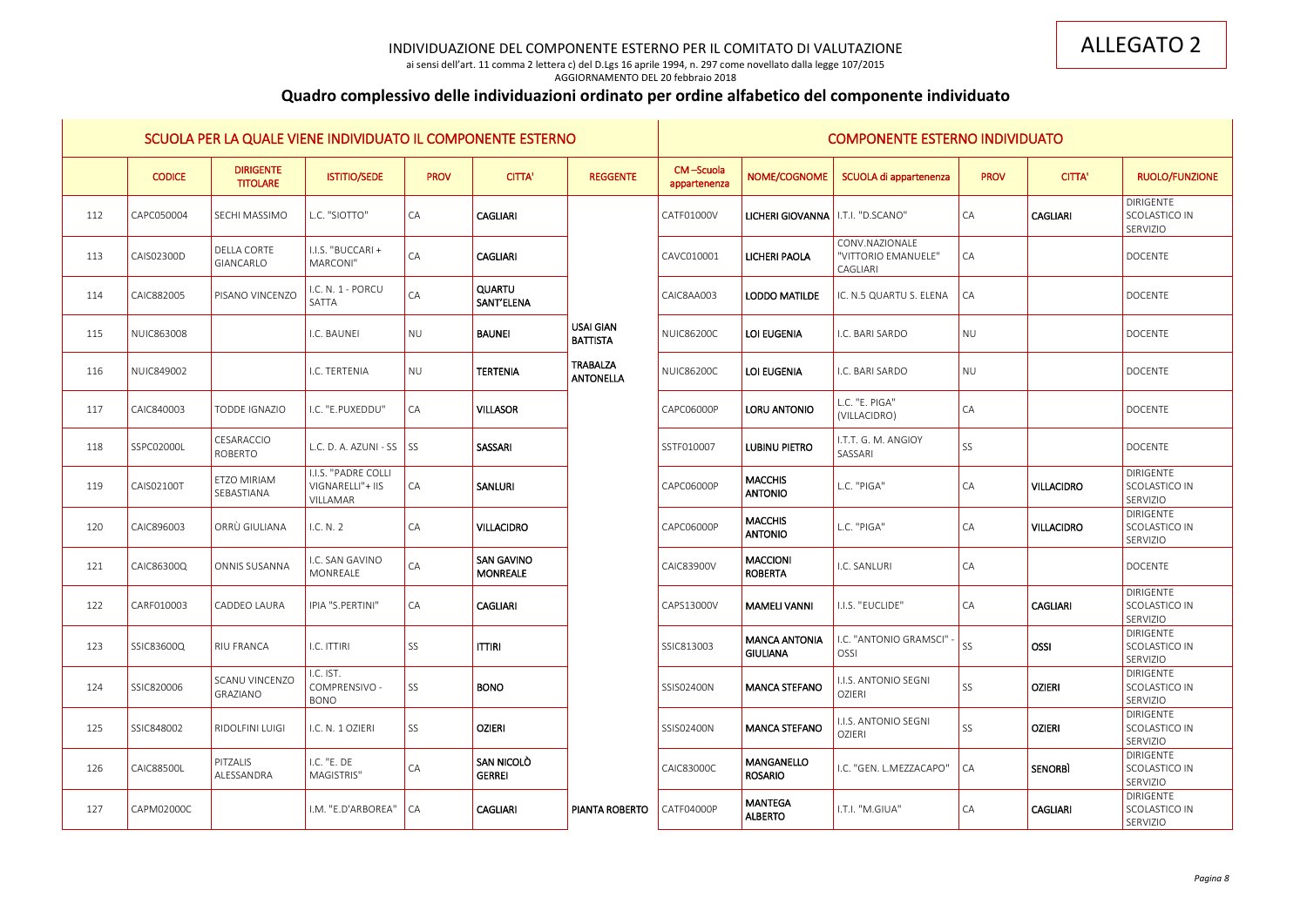ai sensi dell'art. 11 comma 2 lettera c) del D.Lgs 16 aprile 1994, n. 297 come novellato dalla legge 107/2015 AGGIORNAMENTO DEL 20 febbraio 2018

# **Quadro complessivo delle individuazioni ordinato per ordine alfabetico del componente individuato**

|     |                   |                                     | SCUOLA PER LA QUALE VIENE INDIVIDUATO IL COMPONENTE ESTERNO |             |                                        |                                 |                           |                                                    | <b>COMPONENTE ESTERNO INDIVIDUATO</b>                             |             |                      |                                               |
|-----|-------------------|-------------------------------------|-------------------------------------------------------------|-------------|----------------------------------------|---------------------------------|---------------------------|----------------------------------------------------|-------------------------------------------------------------------|-------------|----------------------|-----------------------------------------------|
|     | <b>CODICE</b>     | <b>DIRIGENTE</b><br><b>TITOLARE</b> | <b>ISTITIO/SEDE</b>                                         | <b>PROV</b> | <b>CITTA'</b>                          | <b>REGGENTE</b>                 | CM-Scuola<br>appartenenza | NOME/COGNOME                                       | SCUOLA di appartenenza                                            | <b>PROV</b> | <b>CITTA'</b>        | <b>RUOLO/FUNZIONE</b>                         |
| 128 | SSPS05000G        | <b>ANTOLINI LUIGI</b>               | L.S. LORENZO<br>MOSSA - OLBIA                               | <b>SS</b>   | <b>OLBIA</b>                           |                                 | SSPC07000N                | <b>MANTOVANI ELISA</b>                             | L.C. A. GRAMSCI - OLBIA                                           | SS          | <b>OLBIA</b>         | <b>DIRIGENTE</b><br>SCOLASTICO IN<br>SERVIZIO |
| 129 | <b>NUIC85400D</b> |                                     | I.C. BITTI                                                  | <b>NU</b>   | <b>BITTI</b>                           | <b>PIRA LUIGIA</b>              | NUPM03000G                | <b>RITA</b>                                        | <b>MARCHETTI CARLA</b> LICEO SC. UM. E MUSIC.<br>"S. SATTA" NUORO | <b>NU</b>   | <b>NUORO</b>         | <b>DIRIGENTE</b><br>SCOLASTICO IN<br>SERVIZIO |
| 130 | NUPS090006        | FERRANTE<br>MARIANTONIETTA          | I.I.S. NUORO -<br>FERMI                                     | <b>NU</b>   | <b>NUORO</b>                           |                                 | NUPM03000G                | <b>MARCHETTI CARLA</b><br><b>RITA</b>              | LICEO SC. UM. E MUSIC.<br>"S. SATTA" NUORO                        | <b>NU</b>   | <b>NUORO</b>         | DIRIGENTE<br>SCOLASTICO IN<br>SERVIZIO        |
| 131 | <b>NUIC87300V</b> | SANNA ROSA                          | I.C. NUORO N. 1<br>(PODDA)                                  | <b>NU</b>   | <b>NUORO</b>                           |                                 | NUPS090006                | <b>MARICOSU</b><br><b>MONICA</b>                   | I.I.S. NUORO - FERMI                                              | <b>NU</b>   | <b>NUORO</b>         | <b>DOCENTE</b>                                |
| 132 | <b>NUIC87600A</b> | PORCU GAVINO<br>AMBROGIO<br>NAZARIO | I.C. NUORO N. 4<br>(MONTE GURTEI)                           | <b>NU</b>   | <b>NUORO</b>                           |                                 | NUPS090006                | <b>MARICOSU</b><br><b>MONICA</b>                   | I.I.S. NUORO - FERMI                                              | <b>NU</b>   | <b>NUORO</b>         | <b>DOCENTE</b>                                |
| 133 | SSIC82200T        | ZENTILE PAOLO                       | I.C. AGGIUS                                                 | SS          | <b>AGGIUS</b>                          |                                 | SSIC800001                | <b>MARRAS</b><br><b>GIOVANNI</b><br><b>CARMELO</b> | I.C. SEBASTIANO SATTA<br>PERFUGAS                                 | SS          | <b>PERFUGAS</b>      | <b>DIRIGENTE</b><br>SCOLASTICO IN<br>SERVIZIO |
| 134 | SSIS027005        | <b>UDA ANTONIO</b>                  | I.I.S. L.S. "ENRICO<br>FERMI" - ALGHERO                     | SS          | <b>ALGHERO</b>                         |                                 | <b>SSIC84400P</b>         | MARRUNCHEDDU<br><b>ANTONELLA</b>                   | I.C. N. 1 ALGHERO                                                 | SS          | <b>ALGHERO</b>       | <b>DIRIGENTE</b><br>SCOLASTICO IN<br>SERVIZIO |
| 135 | SSIC834004        |                                     | I.C. ARZACHENA N. 2 $\overline{\phantom{a}}$ SS             |             | ARZACHENA                              | LA ROSA<br><b>CATERINA</b>      | SSRH07000E                | <b>MARTINI FABIOLA</b><br><b>IVANA DANILA</b>      | I.I.S. I.P.S.A.R - V.LE PAOLO<br>DETTORI 90                       | SS          | ARZACHENA            | <b>DIRIGENTE</b><br>SCOLASTICO IN<br>SERVIZIO |
| 136 | SSIS01700E        | PALMAS STEFANO                      | 1.1.5.<br>I.T.C.G."G.FALCONE<br>E P.BORSELLINO" -<br>PALAU  | <b>SS</b>   | PALAU                                  |                                 | SSRH07000E                | <b>MARTINI FABIOLA</b><br><b>IVANA DANILA</b>      | I.I.S. I.P.S.A.R - V.LE PAOLO<br>DETTORI 90                       | SS          | ARZACHENA            | <b>DIRIGENTE</b><br>SCOLASTICO IN<br>SERVIZIO |
| 137 | SSIS019006        | <b>CUCCU VIVIANA</b>                | I.I.S. ANGELO ROTH<br>- ALGHERO                             | SS          | <b>ALGHERO</b>                         |                                 | SSIC84500E                | <b>MASALA PAOLA</b>                                | I.C.N. 3 ALGHERO                                                  | SS          | <b>ALGHERO</b>       | <b>DIRIGENTE</b><br>SCOLASTICO IN<br>SERVIZIO |
| 138 | SSIS01800A        | PERETTO MARIO                       | I.I.S. PIAZZA SULIS -<br>ALGHERO                            | SS          | <b>ALGHERO</b>                         |                                 | <b>SSIC84500E</b>         | <b>MASALA PAOLA</b>                                | I.C.N. 3 ALGHERO                                                  | SS          | <b>ALGHERO</b>       | <b>DIRIGENTE</b><br>SCOLASTICO IN<br>SERVIZIO |
| 139 | CAPC09000E        | PUDDU SERGIO                        | I.I.S. "MOTZO"                                              | CA          | <b>QUARTU</b><br>SANT'ELENA            |                                 | <b>CAIC80700B</b>         | <b>MASSIDDA MARIA</b><br><b>VITTORIA</b>           | I.C. "ALESSANDRO<br>MANZONI"                                      | CA          | <b>MARACALAGONIS</b> | DIRIGENTE<br>SCOLASTICO IN<br>SERVIZIO        |
| 140 | <b>NUIC86200C</b> |                                     | I.C. BARISARDO                                              | <b>NU</b>   | <b>BARISARDO</b>                       | <b>MURGIA</b><br><b>GIACOMO</b> | NUIC863008                | <b>MASURI MARIA</b>                                | I.C. BAUNEI                                                       | <b>NU</b>   |                      | <b>DOCENTE</b>                                |
| 141 | <b>NUIC850006</b> |                                     | I.C. VILLAGRANDE S                                          | <b>NU</b>   | <b>VILLAGRANDE</b><br><b>STRISAILI</b> | <b>SANNA ROSA</b>               | <b>NUIC863008</b>         | <b>MASURI MARIA</b>                                | I.C. BAUNEI                                                       | <b>NU</b>   |                      | <b>DOCENTE</b>                                |
| 142 | NUTD010005        | MEREU<br>FRANCESCA<br><b>DONATA</b> | I.I.S. NUORO -<br><b>CHIRONI</b>                            | <b>NU</b>   | <b>NUORO</b>                           |                                 | NUTD090002                | <b>MASURI PIERINA</b>                              | I.I.S. NUORO - SATTA 2                                            | <b>NU</b>   | <b>NUORO</b>         | DIRIGENTE<br>SCOLASTICO IN<br>SERVIZIO        |
| 143 | NUIC868OOB        | <b>BACCHITTA</b><br>CATERINA        | I.C. OLIENA                                                 | <b>NU</b>   | <b>OLIENA</b>                          |                                 | NUTD090002                | <b>MASURI PIERINA</b>                              | I.I.S. NUORO - SATTA 2                                            | <b>NU</b>   | <b>NUORO</b>         | <b>DIRIGENTE</b><br>SCOLASTICO IN<br>SERVIZIO |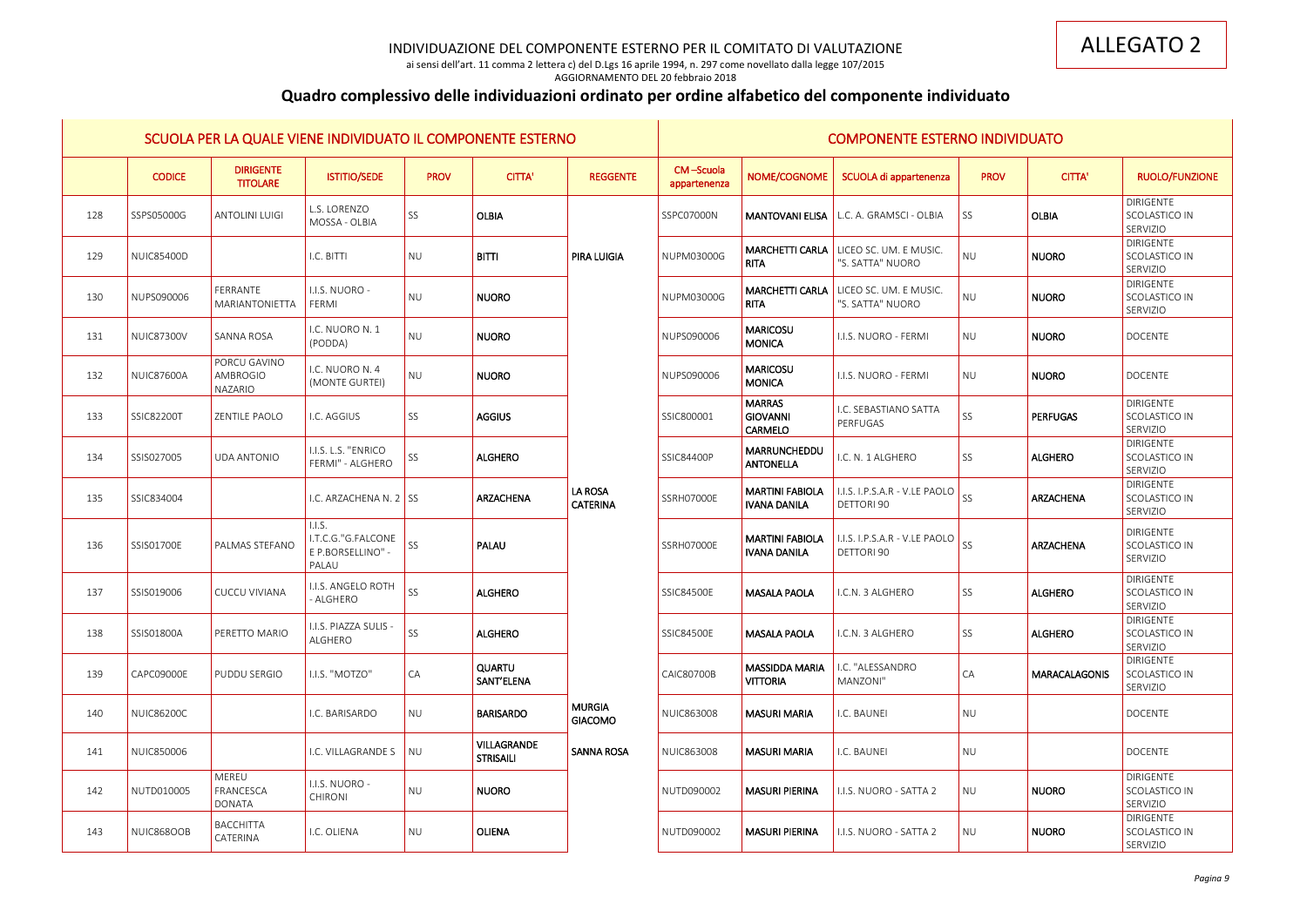ai sensi dell'art. 11 comma 2 lettera c) del D.Lgs 16 aprile 1994, n. 297 come novellato dalla legge 107/2015 AGGIORNAMENTO DEL 20 febbraio 2018

# **Quadro complessivo delle individuazioni ordinato per ordine alfabetico del componente individuato**

|     |                   | SCUOLA PER LA QUALE VIENE INDIVIDUATO IL COMPONENTE ESTERNO |                                         |             |                              |                                        |                           |                                             | <b>COMPONENTE ESTERNO INDIVIDUATO</b>     |                 |                             |                                               |
|-----|-------------------|-------------------------------------------------------------|-----------------------------------------|-------------|------------------------------|----------------------------------------|---------------------------|---------------------------------------------|-------------------------------------------|-----------------|-----------------------------|-----------------------------------------------|
|     | <b>CODICE</b>     | <b>DIRIGENTE</b><br><b>TITOLARE</b>                         | <b>ISTITIO/SEDE</b>                     | <b>PROV</b> | <b>CITTA'</b>                | <b>REGGENTE</b>                        | CM-Scuola<br>appartenenza | NOME/COGNOME                                | SCUOLA di appartenenza                    | <b>PROV</b>     | <b>CITTA'</b>               | <b>RUOLO/FUNZIONE</b>                         |
| 144 | <b>NUIC82300T</b> | <b>CARTA GIUSEPPE</b><br>GIOVANNI                           | I.C. ORANI                              | <b>NU</b>   | <b>ORANI</b>                 |                                        | <b>NUIC87500E</b>         | <b>MASURI PIETRO</b>                        | I.C. NUORO N. 3<br>(MACCIONI)             | <b>NU</b>       | <b>NUORO</b>                | <b>DIRIGENTE</b><br>SCOLASTICO IN<br>SERVIZIO |
| 145 | <b>CAIC84700T</b> |                                                             | I.C. SETTIMO SAN<br>PIETRO              | ${\sf CA}$  | SETTIMO SAN<br><b>PIETRO</b> | <b>MONTISCI</b><br>DANIELA             | CAIS017006                | <b>MAULLU ANNA</b><br><b>MARIA</b>          | I.I.S. "BROTZU"                           | CA              | <b>QUARTU</b><br>SANT'ELENA | DIRIGENTE<br>SCOLASTICO IN<br>SERVIZIO        |
| 146 | CATF01000V        | LICHERI GIOVANNA   I.T.I. "D.SCANO"                         |                                         | CA          | <b>CAGLIARI</b>              |                                        | CAIC81200V                | <b>MAZZIOTTI</b><br><b>GIOVANNI</b>         | I.C. "RANDACCIO + TUVERI<br>+ DON MILANI" | CA              | <b>CAGLIARI</b>             | DIRIGENTE<br>SCOLASTICO IN<br>SERVIZIO        |
| 147 | NUIC871007        | PIRA LUIGIA                                                 | I.C. DORGALI<br>(GISELLU)               | <b>NU</b>   | <b>DORGALI</b>               |                                        | <b>NUIC877006</b>         | <b>MELIS ELISA</b>                          | I.C. OROSEI                               | <b>NU</b>       | <b>OROSEI</b>               | <b>DIRIGENTE</b><br>SCOLASTICO IN<br>SERVIZIO |
| 148 | NUIC830001        |                                                             | I.C. IRGOLI "C.SORO<br>DELITALA"        | NU          | <b>IRGOLI</b>                | <b>CIMMINO</b><br><b>CONCETTA</b>      | <b>NUIC877006</b>         | <b>MELIS ELISA</b>                          | I.C. OROSEI                               | <b>NU</b>       | <b>OROSEI</b>               | <b>DIRIGENTE</b><br>SCOLASTICO IN<br>SERVIZIO |
| 149 | CATD23000G        | <b>SABA MARCO</b>                                           | I.I.S. ISILI - ZAPPA                    | CA          | <b>ISILI</b>                 |                                        | CAIC8AB00V                | <b>MELONI FRANCA</b><br><b>ELENA</b>        | I.C. ISILI                                | $\overline{CA}$ | <b>ISILI</b>                | <b>DIRIGENTE</b><br>SCOLASTICO IN<br>SERVIZIO |
| 150 | CAIC8AC00P        | ORRÙ LUCIA                                                  | I.C. NURRI                              | CA          | <b>NURRI</b>                 |                                        | CAIC8AB00V                | <b>MELONI FRANCA</b><br><b>ELENA</b>        | I.C. ISILI                                | CA              | <b>ISILI</b>                | <b>DIRIGENTE</b><br>SCOLASTICO IN<br>SERVIZIO |
| 151 | CAMM002009        | ARTIZZU<br>GRAZIELLA                                        | S.M. "VITTORIO<br>ALFIERI"              | CA          | <b>CAGLIARI</b>              |                                        | <b>CAIC87200E</b>         | <b>MELONI MARIA</b><br><b>CARMINA</b>       | I.C. MONASTIR                             | $\overline{CA}$ |                             | <b>DOCENTE</b>                                |
| 152 | ORIS012003        |                                                             | I.I.S. "M. IV<br>D'ARBOREA"             | OR          | <b>ORISTANO</b>              | <b>CAPPAI GAVINA</b><br>SALVATORANGELA | ORIS00600Q                | <b>MELONI</b><br><b>MARILLINA</b>           | I.I.S. "L. MOSSA" - "F.<br>BRUNELLESCHI"  | OR              | <b>ORISTANO</b>             | <b>DIRIGENTE</b><br>SCOLASTICO IN<br>SERVIZIO |
| 153 | CAIC825001        |                                                             | I.C. SANTADI                            | CA          | <b>SANTADI</b>               | <b>SCANU</b><br><b>ANTONELLO</b>       | <b>CAIC82100N</b>         | <b>MELONI PAOLO</b>                         | I.C. "TADDEO COSSU"                       | CA              | <b>TEULADA</b>              | <b>DIRIGENTE</b><br>SCOLASTICO IN<br>SERVIZIO |
| 154 | CAIC83400Q        | COGOTTI MARIA<br>VINCENZA                                   | I.C. "DANTE<br>ALIGHIERI"               | CA          | <b>MURAVERA</b>              |                                        | CAIS00600Q                | <b>MELONI TIZIANA</b>                       | I.I.S. "L.EINAUDI"                        | $\overline{CA}$ | <b>MURAVERA</b>             | <b>DIRIGENTE</b><br>SCOLASTICO IN<br>SERVIZIO |
| 155 | CAIS004004        | <b>NUGNES</b><br>PASQUALE                                   | I.I.S. "G.DESSI"                        | CA          | <b>VILLAPUTZU</b>            |                                        | CAIC83500G                | <b>MELONI TIZIANA</b>                       | I.C. VILLAPUTZU                           | $\overline{CA}$ | <b>VILLAPUTZU</b>           | DIRIGENTE<br>SCOLASTICO IN<br>SERVIZIO        |
| 156 | SSIC813003        | MANCA ANTONIA<br><b>GIULIANA</b>                            | I.C. "ANTONIO<br><b>GRAMSCI" - OSSI</b> | SS          | OSSI                         |                                        | <b>SSIC85200N</b>         | <b>MERCURI PATRIZIA   I.C. "SAN DONATO"</b> |                                           | SS              | SASSARI                     | DIRIGENTE<br>SCOLASTICO IN<br>SERVIZIO        |
| 157 | CAIC875002        |                                                             | I.C. "MELONI"                           | CA          | <b>DOMUSNOVAS</b>            | <b>FARA FRANCA</b>                     | CAIC816006                | MINAFRA SILVIA                              | I.C. SILIQUA                              | $\overline{CA}$ | <b>SILIQUA</b>              | <b>DIRIGENTE</b><br>SCOLASTICO IN<br>SERVIZIO |
| 158 | CAIC888004        |                                                             | I.C. IGLESIAS<br>CENTRO - NORD          | CA          | <b>IGLESIAS</b>              | SCANU UBALDO                           | <b>CARIO2000L</b>         | <b>MOCCI MASSIMO</b>                        | <b>IPIA "FERRARIS"</b>                    | $\overline{CA}$ | <b>IGLESIAS</b>             | <b>DIRIGENTE</b><br>SCOLASTICO IN<br>SERVIZIO |
| 159 | CAMM20300V        | <b>BASCIU ALBERTO</b>                                       | CPIA 2 CAGLIARI                         | CA          | SERRAMANNA                   |                                        | CAIC866007                | <b>MONTISCI</b><br><b>DANIELA</b>           | I.C. "SERRAMANNA"                         | $\overline{CA}$ | SERRAMANNA                  | DIRIGENTE<br>SCOLASTICO IN<br>SERVIZIO        |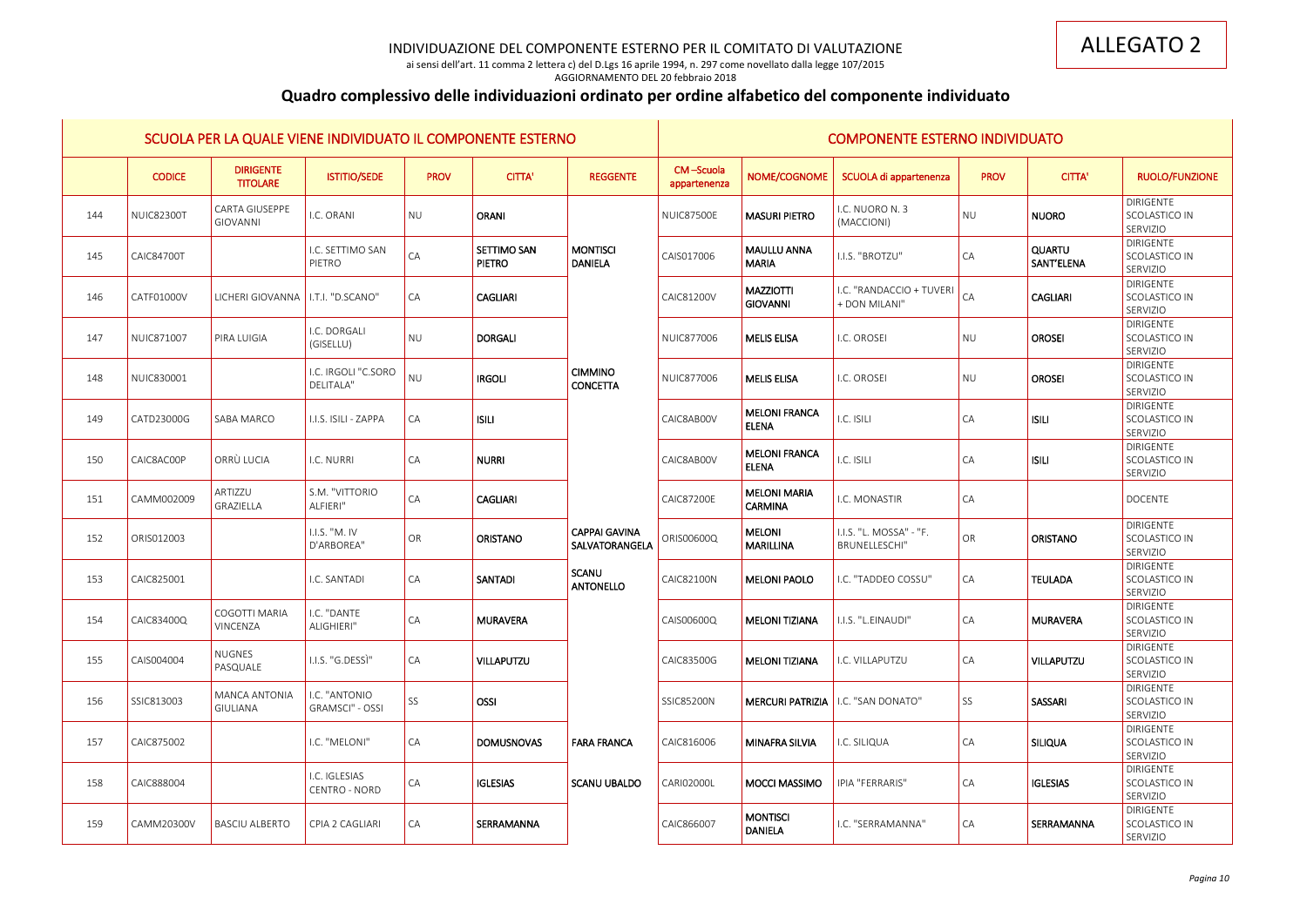ai sensi dell'art. 11 comma 2 lettera c) del D.Lgs 16 aprile 1994, n. 297 come novellato dalla legge 107/2015

## AGGIORNAMENTO DEL 20 febbraio 2018

# **Quadro complessivo delle individuazioni ordinato per ordine alfabetico del componente individuato**

|     |                   | SCUOLA PER LA QUALE VIENE INDIVIDUATO IL COMPONENTE ESTERNO |                                      |                 |                                       |                                        |                           |                                     | <b>COMPONENTE ESTERNO INDIVIDUATO</b>                     |                 |                                      |                                               |
|-----|-------------------|-------------------------------------------------------------|--------------------------------------|-----------------|---------------------------------------|----------------------------------------|---------------------------|-------------------------------------|-----------------------------------------------------------|-----------------|--------------------------------------|-----------------------------------------------|
|     | <b>CODICE</b>     | <b>DIRIGENTE</b><br><b>TITOLARE</b>                         | <b>ISTITIO/SEDE</b>                  | <b>PROV</b>     | <b>CITTA'</b>                         | <b>REGGENTE</b>                        | CM-Scuola<br>appartenenza | NOME/COGNOME                        | SCUOLA di appartenenza                                    | <b>PROV</b>     | <b>CITTA'</b>                        | <b>RUOLO/FUNZIONE</b>                         |
| 160 | CAEE088006        | PILLITTU ALDO                                               | S.P. SECONDO<br>CIRCOLO              | $\overline{CA}$ | <b>CAPOTERRA</b>                      |                                        | CAEE039001                | <b>MONTISCI</b><br><b>ROSSANA</b>   | D.D. PRIMO CIRCOLO                                        | $\overline{CA}$ | <b>CAPOTERRA</b>                     | <b>DIRIGENTE</b><br>SCOLASTICO IN<br>SERVIZIO |
| 161 | SSIC833008        |                                                             | I.C. VIA CARDUCCI -<br>LA MADDALENA  | SS <sub>1</sub> | LA MADDALENA                          | <b>CINUS MARIA</b><br><b>FILOMENA</b>  | SSIS02300T                | <b>MORGI BIANCA</b><br><b>MARIA</b> | I.I.S. G.GARIBALDI - LA<br>MADDALENA                      | SS              | LA MADDALENA                         | <b>DIRIGENTE</b><br>SCOLASTICO IN<br>SERVIZIO |
| 162 | <b>CAIC89400B</b> | PATTI ALESSANDRA                                            | I.C. "GRAMSCI + G.<br>RODARI"        | CA              | <b>SESTU</b>                          |                                        | <b>CAIC84100V</b>         | <b>MURA ADRIANA</b>                 | I.C. "GRAZIA DELEDDA"                                     | <b>CA</b>       | <b>SAN SPERATE</b>                   | DIRIGENTE<br>SCOLASTICO IN<br>SERVIZIO        |
| 163 | <b>SSIC84000B</b> |                                                             | I.C. PIAZZA DELLA<br>LIBERTA'-TEMPIO | SS              | <b>TEMPIO</b>                         | <b>ZENTILE PAOLO</b>                   | SSIC826005                | <b>MURA PINUCCIA</b>                | I.C. "INES GIAGHEDDU"-<br>CALANGIANUS                     | SS <sub>1</sub> | <b>CALANGIANUS</b>                   | <b>DIRIGENTE</b><br>SCOLASTICO IN<br>SERVIZIO |
| 164 | NURH030008        | <b>USAI GIAN</b><br><b>BATTISTA</b>                         | I.I.S. TORTOLI' -<br><b>IPSAR</b>    | NU              | <b>TORTOLI</b>                        |                                        | NUIC869007                | MURGIA GIACOMO                      | <b>I.C. TORTOLI 1 "MONS</b><br><b>VIRGILIO"</b>           | NU              | <b>TORTOLI</b>                       | <b>DIRIGENTE</b><br>SCOLASTICO IN<br>SERVIZIO |
| 165 | <b>NUIC87000B</b> |                                                             | I.C. TORTOLI 2<br>"MONTE ATTU"       | NU              | <b>TORTOLI</b>                        | <b>MURRELI</b><br><b>FRANCESCO</b>     | <b>NUIC869007</b>         | <b>MURGIA GIACOMO</b>               | I.C. TORTOLI 1 "MONS<br><b>VIRGILIO"</b>                  | NU              | <b>TORTOLI</b>                       | DIRIGENTE<br>SCOLASTICO IN<br>SERVIZIO        |
| 166 | SSEE02500B        | <b>COCCO RAIMONDA</b>                                       | C.D. I CIRCOLO -<br>OLBIA            | SS <sub>3</sub> | <b>OLBIA</b>                          |                                        | SSTD09000T                | MUTZU GIOVANNI<br><b>MARIA</b>      | ITCG AMM/VO PER IL<br>TURISMO D. PANEDDA                  | SS              | <b>OLBIA</b>                         | DIRIGENTE<br>SCOLASTICO IN<br>SERVIZIO        |
| 167 | CAIC81800T        |                                                             | I.C. "VITTORIO<br>ANGIUS"            | $\overline{CA}$ | <b>PORTOSCUSO</b>                     | <b>PUGGIONI TONINA</b>   CAIC82000T    |                           | <b>NAPOLI LUCIA</b>                 | I.C. CARLOFORTE                                           | $\overline{CA}$ |                                      | <b>DOCENTE</b>                                |
| 168 | CAIC824005        |                                                             | I.C. "G.MARCONI"                     | $\overline{CA}$ | <b>SAN GIOVANNI</b><br><b>SUERGIU</b> | <b>CERINA MARIA</b><br><b>ADELAIDE</b> | <b>CAIC82000T</b>         | NAPOLI LUCIA                        | I.C. CARLOFORTE                                           | $\overline{CA}$ |                                      | <b>DOCENTE</b>                                |
| 169 | CAIC83500G        | MELONI TIZIANA                                              | I.C. VILLAPUTZU                      | $\overline{CA}$ | VILLAPUTZU                            |                                        | CAIS004004                | <b>NUGNES</b><br><b>PASQUALE</b>    | I.I.S. "G.DESSI"                                          | $\overline{CA}$ | VILLAPUTZU                           | <b>DIRIGENTE</b><br>SCOLASTICO IN<br>SERVIZIO |
| 170 | <b>NUIS01900A</b> | DE PAU MASSIMO                                              | I.I.S. MACOMER -<br>SATTA            | <b>NU</b>       | <b>MACOMER</b>                        |                                        | ORIS00800B                | <b>ANTONIO</b>                      | <b>OBINU SALVATORE</b>   I.I.S. "G. A. PISCHEDDA"<br>BOSA | OR              |                                      | <b>DOCENTE</b>                                |
| 171 | CAIC81300P        | <b>ATZORI MARIA</b><br>ANTONIETTA                           | I.C. "PIETRO LEO"                    | $\overline{CA}$ | <b>ARBUS</b>                          |                                        | CAIC86300Q                | <b>ONNIS SUSANNA</b>                | I.C. SAN GAVINO<br>MONREALE                               | $\overline{CA}$ | <b>SAN GAVINO</b><br><b>MONREALE</b> | <b>DIRIGENTE</b><br>SCOLASTICO IN<br>SERVIZIO |
| 172 | <b>NUIC84100B</b> | DI GIACOMO<br>VINCENZO                                      | I.C. TORPE'<br>"E.D'ARBOREA"         | NU              | <b>TORPÉ</b>                          |                                        | SSIC854009                | ORRÙ CARLO                          | I.C. SAN TEODORO                                          | SS              | <b>SAN TEODORO</b>                   | <b>DIRIGENTE</b><br>SCOLASTICO IN<br>SERVIZIO |
| 173 | SSIC85300D        |                                                             | I.C. BUDONI                          | SS <sub>1</sub> | <b>BUDONI</b>                         | <b>PODDA IGNAZIO</b>                   | SSIC854009                | ORRÙ CARLO                          | I.C. SAN TEODORO                                          | SS              | <b>SAN TEODORO</b>                   | DIRIGENTE<br>SCOLASTICO IN<br>SERVIZIO        |
| 174 | CAIC895007        |                                                             | I.C. N. 1                            | $\overline{CA}$ | <b>VILLACIDRO</b>                     | <b>MACCHIS</b><br><b>ANTONIO</b>       | CAIC896003                | ORRÙ GIULIANA                       | I.C. N. 2                                                 | $\overline{CA}$ | <b>VILLACIDRO</b>                    | DIRIGENTE<br>SCOLASTICO IN<br>SERVIZIO        |
| 175 | CAIC829008        |                                                             | I.C. MANDAS                          | $\overline{CA}$ | <b>MANDAS</b>                         | <b>ANEDDA GIULIO</b>                   | CAIC8AC00P                | ORRÙ LUCIA                          | I.C. NURRI                                                | $\overline{CA}$ | NURRI                                | DIRIGENTE<br>SCOLASTICO IN<br>SERVIZIO        |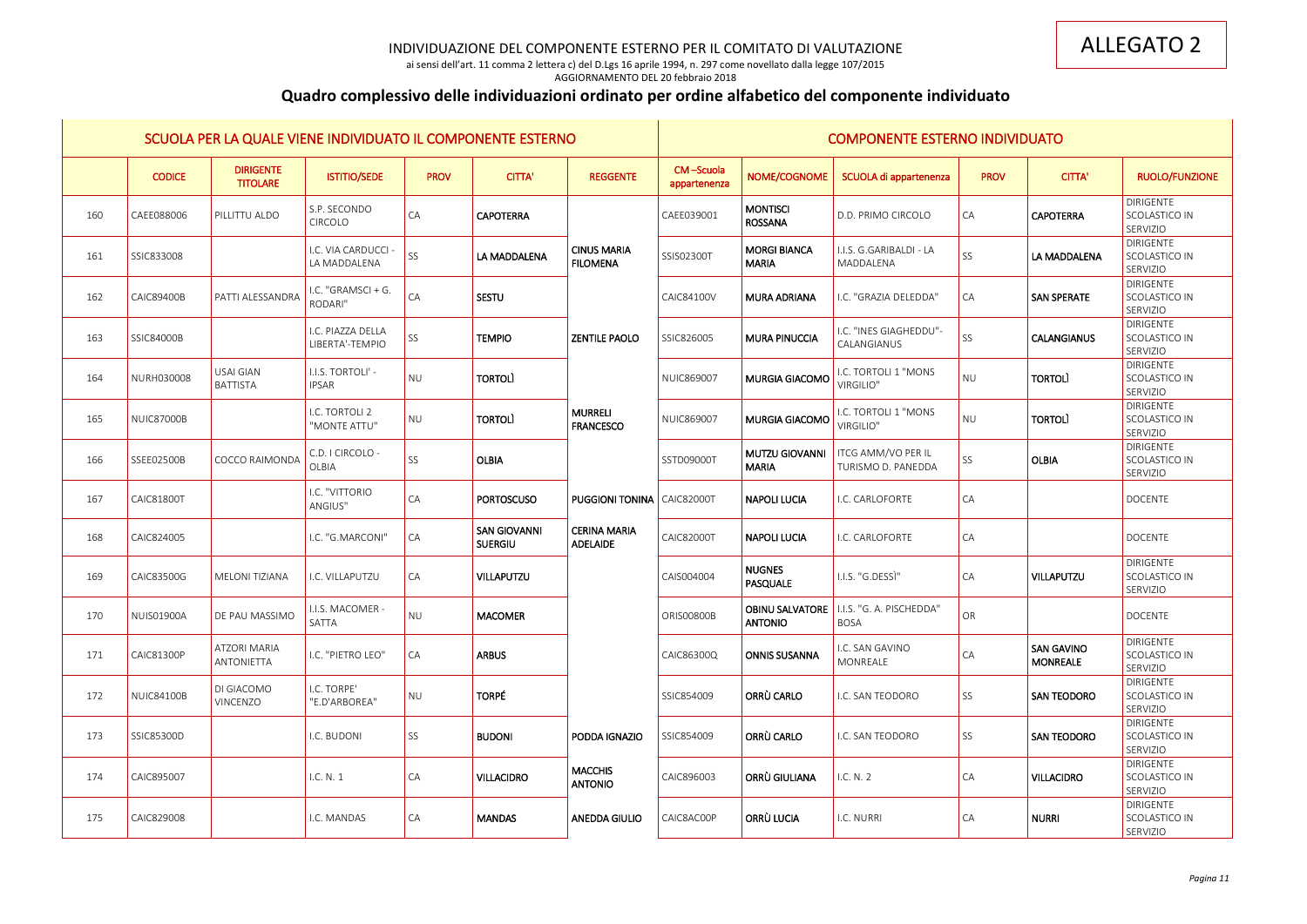ai sensi dell'art. 11 comma 2 lettera c) del D.Lgs 16 aprile 1994, n. 297 come novellato dalla legge 107/2015

### AGGIORNAMENTO DEL 20 febbraio 2018

# **Quadro complessivo delle individuazioni ordinato per ordine alfabetico del componente individuato**

|     |                   |                                       | SCUOLA PER LA QUALE VIENE INDIVIDUATO IL COMPONENTE ESTERNO |             |                    |                                               |                           |                                        | <b>COMPONENTE ESTERNO INDIVIDUATO</b>                |                 |                  |                                               |
|-----|-------------------|---------------------------------------|-------------------------------------------------------------|-------------|--------------------|-----------------------------------------------|---------------------------|----------------------------------------|------------------------------------------------------|-----------------|------------------|-----------------------------------------------|
|     | <b>CODICE</b>     | <b>DIRIGENTE</b><br><b>TITOLARE</b>   | <b>ISTITIO/SEDE</b>                                         | <b>PROV</b> | <b>CITTA'</b>      | <b>REGGENTE</b>                               | CM-Scuola<br>appartenenza | NOME/COGNOME                           | SCUOLA di appartenenza                               | <b>PROV</b>     | <b>CITTA'</b>    | <b>RUOLO/FUNZIONE</b>                         |
| 176 | <b>SSIC83800B</b> | PILU ANTONELLO                        | I.C. LATTE DOLCE -<br>SS                                    | SS          | SASSARI            |                                               | SSIC813003                | <b>PAIS MARIA</b><br><b>ANTONIA</b>    | I.C. "ANTONIO GRAMSCI"<br>OSSI                       | SS <sub>1</sub> |                  | <b>DOCENTE</b>                                |
| 177 | SSPS040001        | <b>CURRELI MARIA</b><br>PAOLA         | L.S. GIOVANNI<br>SPANO-SS                                   | SS          | SASSARI            |                                               | SSRH02000D                | PALA MARIA LUISA                       | <b>I.I.S. IPSAR - SASSARI</b>                        | SS              | SASSARI          | DIRIGENTE<br>SCOLASTICO IN<br>SERVIZIO        |
| 178 | SSRH07000E        |                                       | I.I.S. I.P.S.A.R - V.LE<br>PAOLO DETTORI 90                 | SS          | <b>ARZACHENA</b>   | <b>MARTINI FABIOLA</b><br><b>IVANA DANILA</b> | SSIS01700E                | <b>PALMAS STEFANO</b>                  | I.I.S. I.T.C.G."G.FALCONE<br>E P.BORSELLINO" - PALAU | SS <sub>1</sub> | PALAU            | <b>DIRIGENTE</b><br>SCOLASTICO IN<br>SERVIZIO |
| 179 | SSIC805004        | <b>CINUS MARIA</b><br><b>FILOMENA</b> | I.C. ANNA<br>COMPAGNONE -<br>PALAU                          | SS          | PALAU              |                                               | SSIS01700E                | <b>PALMAS STEFANO</b>                  | I.I.S. I.T.C.G."G.FALCONE<br>E P.BORSELLINO" - PALAU | SS              | PALAU            | DIRIGENTE<br>SCOLASTICO IN<br>SERVIZIO        |
| 180 | <b>SSIC80900B</b> | <b>DEROMA ANTONIO</b>                 | I.C. G.DELEDDA -<br><b>USINI</b>                            | SS          | <b>USINI</b>       |                                               | SSIC83500X                | <b>PARODI ANGELO</b>                   | I.C. THIESI                                          | SS <sub>1</sub> | <b>THIESI</b>    | DIRIGENTE<br>SCOLASTICO IN<br>SERVIZIO        |
| 181 | CAIC845006        | CAPPAI JESSICA                        | I.C. "BENEDETTO<br>CROCE"                                   | CA          | <b>PULA</b>        |                                               | CAIC846002                | <b>PASELLA FATIMA</b><br><b>MARIA</b>  | I.C. SARROCH                                         | CA              | <b>SARROCH</b>   | <b>DIRIGENTE</b><br>SCOLASTICO IN<br>SERVIZIO |
| 182 | ORIC80600G        | SCARPA GIUSEPPE                       | I.C.<br>SANTULUSSURGIU                                      | OR          | SANTULUSSURGIU     |                                               | <b>ORIC82200D</b>         | <b>PASSIU CARLO</b>                    | I.C. GHILARZA                                        | OR              | <b>GHILARZA</b>  | DIRIGENTE<br>SCOLASTICO IN<br>SERVIZIO        |
| 183 | SSIC84600A        | CHERVEDDU<br>GIOVANNA<br>ANGELA       | I.C. N. 2 ALGHERO                                           | SS          | <b>ALGHERO</b>     |                                               | SSIS01800A                | PERETTO MARIO                          | I.I.S. PIAZZA SULIS -<br>ALGHERO                     | SS              | <b>ALGHERO</b>   | <b>DIRIGENTE</b><br>SCOLASTICO IN<br>SERVIZIO |
| 184 | SSTD09000T        | MUTZU GIOVANNI<br><b>MARIA</b>        | ITCG AMM/VO PER<br>IL TURISMO D.<br>PANEDDA                 | SS          | <b>OLBIA</b>       |                                               | SSMM02800T                | <b>PERNA ALFONSO</b>                   | S.S.1° G N.2 A.DIAZ<br><b>OLBIA</b>                  | SS              | <b>OLBIA</b>     | <b>DIRIGENTE</b><br>SCOLASTICO IN<br>SERVIZIO |
| 185 | SSIC854009        | ORRÙ CARLO                            | I.C. SAN TEODORO                                            | SS          | <b>SAN TEODORO</b> |                                               | SSIC82900L                | <b>PERNA ALFONSO</b>                   | I.C. OLBIA                                           | SS <sub>1</sub> | <b>OLBIA</b>     | DIRIGENTE<br>SCOLASTICO IN<br>SERVIZIO        |
| 186 | CAIC866007        |                                       | MONTISCI DANIELA   I.C. "SERRAMANNA"   CA                   |             | SERRAMANNA         |                                               | CAPC06000P                | PIBIRI PAOLA PIERA<br><b>ROSA</b>      | "E. PIGA" (VILLACIDRO)                               | $\overline{CA}$ |                  | DOCENTE                                       |
| 187 | CAIC879009        | CAO LISA<br>VALENTINA                 | I.C. 1 "C. CABRAS"<br>+2 "LA MAMORA"                        | CA          | <b>MONSERRATO</b>  |                                               | <b>CAIC87200E</b>         | <b>PIBIRI ROSALBA</b>                  | I.C. MONASTIR                                        | CA              | <b>MONASTIR</b>  | DIRIGENTE<br>SCOLASTICO IN<br>SERVIZIO        |
| 188 | CAPC06000P        | MACCHIS ANTONIO   L.C. "PIGA"         |                                                             | CA          | <b>VILLACIDRO</b>  |                                               | CAIS009007                | <b>PICCI MARIA</b><br><b>GABRIELLA</b> | I.I.S. "M.BUONARROTI"                                | CA              | <b>GUSPINI</b>   | DIRIGENTE<br>SCOLASTICO IN<br>SERVIZIO        |
| 189 | CAEE039001        | <b>MONTISCI</b><br>ROSSANA            | D.D. PRIMO<br>CIRCOLO                                       | CA          | <b>CAPOTERRA</b>   |                                               | CAEE088006                | <b>PILLITTU ALDO</b>                   | S.P. SECONDO CIRCOLO                                 | CA              | <b>CAPOTERRA</b> | DIRIGENTE<br>SCOLASTICO IN<br>SERVIZIO        |
| 190 | ORIC82100N        | FRAU ANNALISA                         | I.C. ALES                                                   | OR          | <b>ALES</b>        |                                               | ORMM066008                | PILLONI MARIA<br><b>GIOVANNA</b>       | C.P.I.A. 4 ORISTANO                                  | OR              | <b>ORISTANO</b>  | DIRIGENTE<br>SCOLASTICO IN<br>SERVIZIO        |
| 191 | SSTD020006        | <b>FARA ANGELO</b>                    | <b>I.A. FILIPPO FIGARI</b><br>SASSARI                       | SS          | SASSARI            |                                               | <b>SSIC83800B</b>         | <b>PILU ANTONELLO</b>                  | I.C. LATTE DOLCE - SS                                | SS <sub>1</sub> | SASSARI          | <b>DIRIGENTE</b><br>SCOLASTICO IN<br>SERVIZIO |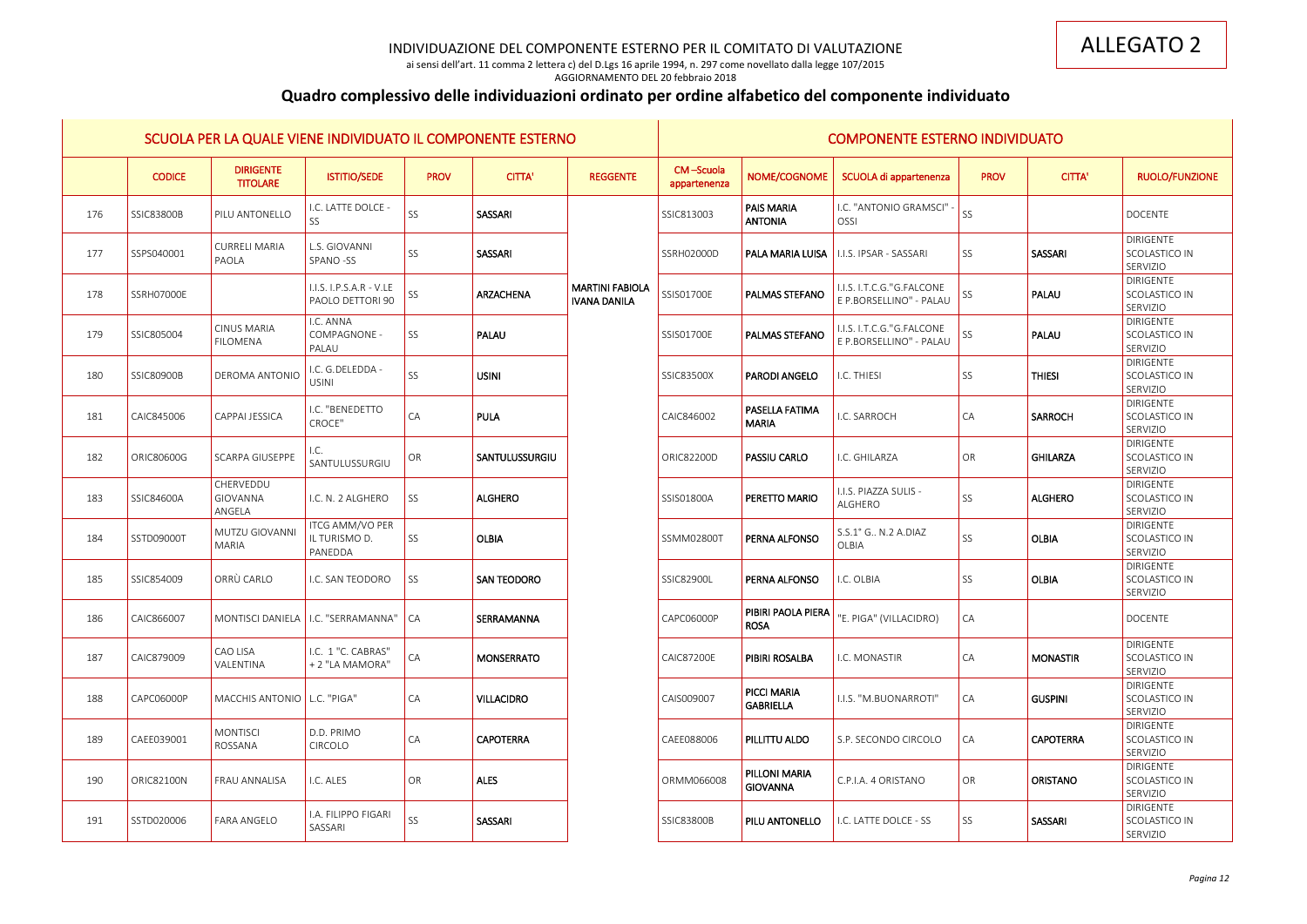ai sensi dell'art. 11 comma 2 lettera c) del D.Lgs 16 aprile 1994, n. 297 come novellato dalla legge 107/2015 AGGIORNAMENTO DEL 20 febbraio 2018

# **Quadro complessivo delle individuazioni ordinato per ordine alfabetico del componente individuato**

|     |                   | SCUOLA PER LA QUALE VIENE INDIVIDUATO IL COMPONENTE ESTERNO |                                       |             |                             |                                       |                           | <b>COMPONENTE ESTERNO INDIVIDUATO</b> |                                                                    |             |                                    |                                               |  |  |
|-----|-------------------|-------------------------------------------------------------|---------------------------------------|-------------|-----------------------------|---------------------------------------|---------------------------|---------------------------------------|--------------------------------------------------------------------|-------------|------------------------------------|-----------------------------------------------|--|--|
|     | <b>CODICE</b>     | <b>DIRIGENTE</b><br><b>TITOLARE</b>                         | <b>ISTITIO/SEDE</b>                   | <b>PROV</b> | <b>CITTA'</b>               | <b>REGGENTE</b>                       | CM-Scuola<br>appartenenza | NOME/COGNOME                          | SCUOLA di appartenenza                                             | <b>PROV</b> | <b>CITTA'</b>                      | <b>RUOLO/FUNZIONE</b>                         |  |  |
| 192 | SSIC842003        | <b>FADDA MARIA</b><br>LETIZIA                               | I.C. N. 2 PORTO<br><b>TORRES</b>      | SS          | <b>PORTO TORRES</b>         |                                       | SSIC841007                | <b>PINTADU ANNA</b><br><b>RITA</b>    | I.C.N. 1 PORTO TORRES                                              | SS          | <b>PORTO TORRES</b>                | <b>DIRIGENTE</b><br>SCOLASTICO IN<br>SERVIZIO |  |  |
| 193 | CAIC817002        | DESSÌ ANNA                                                  | I.C. "DON MILANI"                     | CA          | <b>CARBONIA</b>             |                                       | <b>CAIC87600T</b>         | <b>PIRAS GABRIELLA</b>                | I.C. "DELEDDA - PASCOLI"                                           | CA          | <b>CARBONIA</b>                    | <b>DIRIGENTE</b><br>SCOLASTICO IN<br>SERVIZIO |  |  |
| 194 | <b>CAIC87100P</b> |                                                             | I.C. "SATTA"                          | CA          | <b>CARBONIA</b>             | <b>CUCCHEDDU</b><br><b>ANTONIETTA</b> | <b>CAIC87600T</b>         | <b>PIRAS GABRIELLA</b>                | I.C. "DELEDDA - PASCOLI"                                           | CA          | <b>CARBONIA</b>                    | DIRIGENTE<br>SCOLASTICO IN<br>SERVIZIO        |  |  |
| 195 | CAIC883001        |                                                             | I.C. N. 3                             | CA          | <b>QUARTU</b><br>SANT'ELENA | <b>SANNA SARA</b>                     | <b>CAIC89700V</b>         | <b>PIRAS MARIA</b><br><b>GRECA</b>    | I.C. N. 2                                                          | CA          | <b>QUARTU</b>                      | DIRIGENTE<br>SCOLASTICO IN<br>SERVIZIO        |  |  |
| 196 | <b>NUISO1800E</b> |                                                             | <u>I.I.S. SINICOLA - PIRA I NU</u>    |             | <b>SINISCOLA</b>            | DI GIACOMO<br><b>VINCENZO</b>         | <b>NUIC878002</b>         | PIREDDA<br><b>ANTONELLA</b>           | I.C. SINISCOLA N. 1                                                | NU          | SINISCOLA                          | <b>DIRIGENTE</b><br>SCOLASTICO IN<br>SERVIZIO |  |  |
| 197 | <b>NUTD10000B</b> | <b>FADDA ANDREA</b><br>ANTONIO                              | I.I.S. SINISCOLA -<br>OGGIANU         | <b>NU</b>   | <b>SINISCOLA</b>            |                                       | <b>NUIC878002</b>         | <b>PIREDDA</b><br>ANTONELLA           | I.C. SINISCOLA N. 1                                                | NU          | SINISCOLA                          | DIRIGENTE<br>SCOLASTICO IN<br>SERVIZIO        |  |  |
| 198 | <b>NUIS006008</b> | PODDA IGNAZIO                                               | I.I.S. JERZU -<br>BUSINCU             | <b>NU</b>   | <b>JERZU</b>                |                                       | <b>NUIS01600V</b>         | <b>PIRODDI ANTONIO</b>                | I I.I.S. LANUSEI - L. DA VINCI I NU                                |             | LANUSEI                            | DIRIGENTE<br>SCOLASTICO IN<br>SERVIZIO        |  |  |
| 199 | NUIC864004        | FIORI PATRIZIA                                              | I.C. LANUSEI                          | <b>NU</b>   | <b>LANUSEI</b>              |                                       | NUIS01600V                |                                       | <mark>l piroddi antonio  </mark> I.I.s. Lanusei - L. da vinci   nu |             | LANUSEI                            | <b>DIRIGENTE</b><br>SCOLASTICO IN<br>SERVIZIO |  |  |
| 200 | CAEE03100A        | <b>ARONI CLAUDIA</b>                                        | S.P. SECONDO<br>CIRCOLO               | CA          | <b>SELARGIUS</b>            |                                       | CAEE032006                | <b>PISANO ANNA</b>                    | S.P. PRIMO CIRCOLO                                                 | CA          | <b>SELARGIUS</b>                   | <b>DIRIGENTE</b><br>SCOLASTICO IN<br>SERVIZIO |  |  |
| 201 | <b>CAIC89100X</b> | <b>GUGLIOTTA</b><br>GIOVANNI                                | I.C. SINNAI 2                         | CA          | <b>SINNAI</b>               |                                       | CAIC882005                | <b>PISANO VINCENZO</b>                | I.C. N. 1 - PORCU SATTA                                            | CA          | <b>QUARTU</b>                      | <b>DIRIGENTE</b><br>SCOLASTICO IN<br>SERVIZIO |  |  |
| 202 | <b>CAIC83300X</b> | TRABALZA<br>ANTONELLA                                       | I.C. VILLASIMIUS                      | CA          | <b>VILLASIMIUS</b>          |                                       | CAIC882005                |                                       | <b>PISANO VINCENZO</b>   I.C. N. 1 - PORCU SATTA                   | CA          | <b>QUARTU</b>                      | <b>DIRIGENTE</b><br>SCOLASTICO IN<br>SERVIZIO |  |  |
| 203 | CATD10000V        | <b>DEMURTAS GIAN</b><br>PIETRO                              | I.T.C. "E.MATTEI"                     | CA          | DECIMOMANNU                 |                                       | <b>CAIC84300E</b>         | PISU ANTONELLA<br><b>RITA</b>         | I.C. "L. DA VINCI"                                                 | CA          | DECIMOMANNU                        | <b>DOCENTE</b>                                |  |  |
| 204 | CAIC83000C        | MANGANELLO<br>ROSARIO                                       | I.C. "GEN.<br>L.MEZZACAPO"            | CA          | <b>SENORBI</b>              |                                       | <b>CAIC88500L</b>         | <b>PITZALIS</b><br>ALESSANDRA         | I.C. "E. DE MAGISTRIS"                                             | CA          | <b>SAN NICOLO</b><br><b>GERREI</b> | DIRIGENTE<br>SCOLASTICO IN<br>SERVIZIO        |  |  |
| 205 | CATD050003        |                                                             | I.T.C. "L.EINAUDI"                    | CA          | <b>SENORBI</b>              | <b>MANGANELLO</b><br><b>ROSARIO</b>   | <b>CAIC88500L</b>         | PITZALIS<br>ALESSANDRA                | I.C. "E. DE MAGISTRIS"                                             | CA          | <b>SAN NICOLO</b><br><b>GERREI</b> | <b>DIRIGENTE</b><br>SCOLASTICO IN<br>SERVIZIO |  |  |
| 206 | CAVC010001        | ROSSETTI PAOLO                                              | CONVITTO<br>"VITTORIO<br>EMANUELE II" | CA          | <b>CAGLIARI</b>             |                                       | CAIC81200V                | <b>PIU ANNALISA</b>                   | I.C.<br>RANDACCIO+TUVERI+DON   CA<br>MILANI CAGLIARI               |             |                                    | <b>DOCENTE</b>                                |  |  |
| 207 | <b>NUIC83200L</b> |                                                             | I.C. ILBONO                           | <b>NU</b>   | <b>ILBONO</b>               | <b>FIORI PATRIZIA</b>                 | NUIS006008                | PODDA IGNAZIO                         | I.I.S. JERZU - BUSINCU                                             | NU          | <b>JERZU</b>                       | DIRIGENTE<br>SCOLASTICO IN<br>SERVIZIO        |  |  |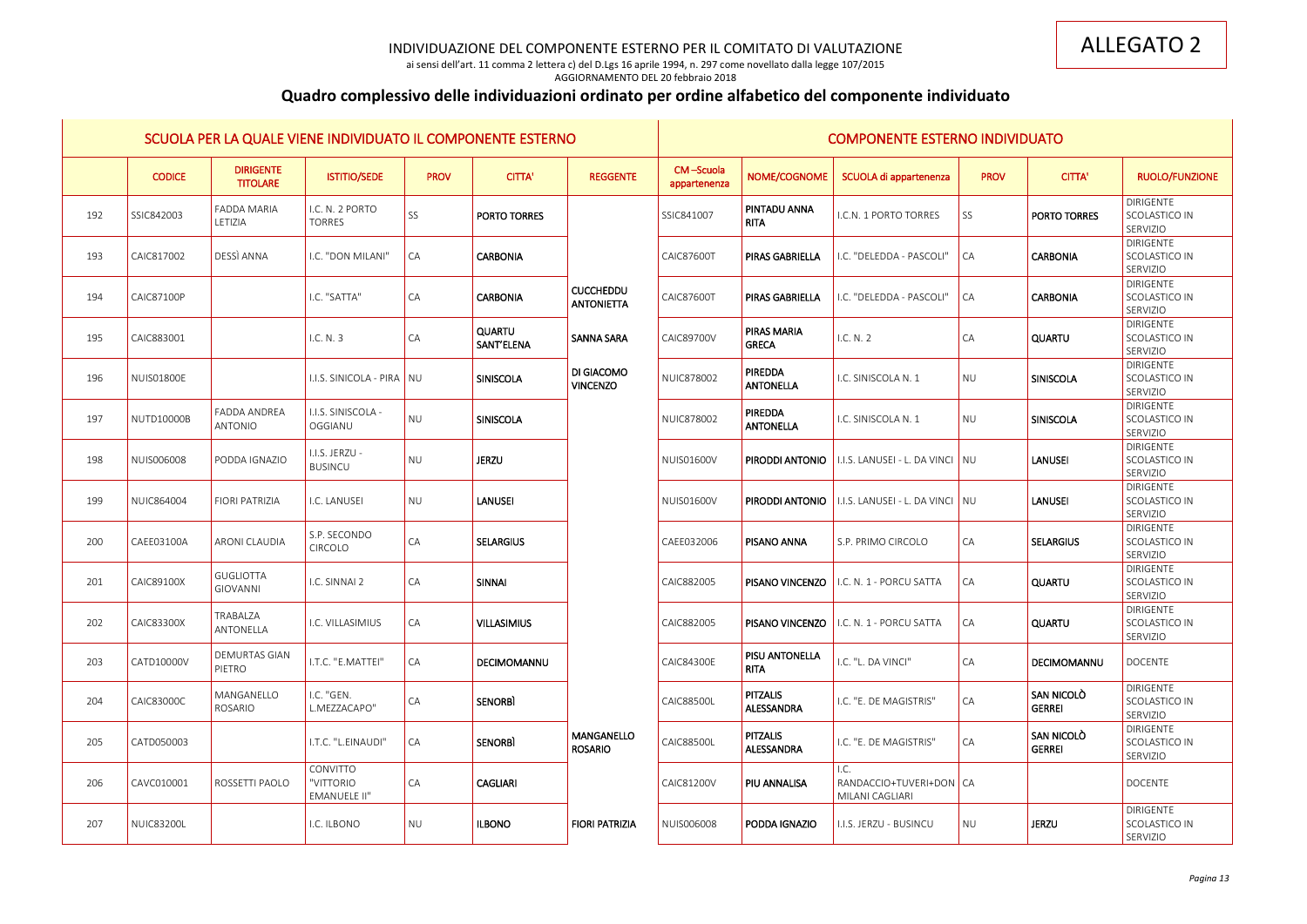ai sensi dell'art. 11 comma 2 lettera c) del D.Lgs 16 aprile 1994, n. 297 come novellato dalla legge 107/2015 AGGIORNAMENTO DEL 20 febbraio 2018

# **Quadro complessivo delle individuazioni ordinato per ordine alfabetico del componente individuato**

|     |                   | SCUOLA PER LA QUALE VIENE INDIVIDUATO IL COMPONENTE ESTERNO |                                                       |             |                             |                                                    |                           |                                                   | <b>COMPONENTE ESTERNO INDIVIDUATO</b>            |             |                             |                                               |
|-----|-------------------|-------------------------------------------------------------|-------------------------------------------------------|-------------|-----------------------------|----------------------------------------------------|---------------------------|---------------------------------------------------|--------------------------------------------------|-------------|-----------------------------|-----------------------------------------------|
|     | <b>CODICE</b>     | <b>DIRIGENTE</b><br><b>TITOLARE</b>                         | <b>ISTITIO/SEDE</b>                                   | <b>PROV</b> | <b>CITTA'</b>               | <b>REGGENTE</b>                                    | CM-Scuola<br>appartenenza | NOME/COGNOME                                      | SCUOLA di appartenenza                           | <b>PROV</b> | <b>CITTA'</b>               | <b>RUOLO/FUNZIONE</b>                         |
| 208 | NUIC86000R        |                                                             | I.C. JERZU                                            | <b>NU</b>   | <b>JERZU</b>                | <b>PIRODDI ANTONIO   NUIS006008</b>                |                           | PODDA IGNAZIO                                     | I.I.S. JERZU - BUSINCU                           | <b>NU</b>   | <b>JERZU</b>                | <b>DIRIGENTE</b><br>SCOLASTICO IN<br>SERVIZIO |
| 209 | <b>CAIC84800N</b> | CASULA DANIELE                                              | I.C. VILLAMAR                                         | CA          | <b>VILLAMAR</b>             |                                                    | <b>CAIC83900V</b>         | <b>PORCEDDA</b><br>ANTONELLO                      | I.C. SANLURI                                     | CA          |                             | <b>DOCENTE</b>                                |
| 210 | nuic880002        |                                                             | I.C. Fonni e<br>Mamoiada                              | <b>NU</b>   | <b>FONNI</b>                | <b>FADDA</b><br><b>FRANCESCO</b><br><b>ANTONIO</b> | <b>NUIC87600A</b>         | PORCU GAVINO<br><b>AMBROGIO</b><br><b>NAZARIO</b> | I.C. NUORO N. 4 (MONTE<br>GURTEI)                | <b>NU</b>   | <b>NUORO</b>                | <b>DIRIGENTE</b><br>SCOLASTICO IN<br>SERVIZIO |
| 211 | <b>CAIC87200E</b> | PIBIRI ROSALBA                                              | I.C. MONASTIR                                         | CA          | <b>MONASTIR</b>             |                                                    | CAIC87800D                | <b>PORCU PAOLO</b>                                | I.C. "ZUDDAS"                                    | CA          | DOLIANOVA                   | <b>DIRIGENTE</b><br>SCOLASTICO IN<br>SERVIZIO |
| 212 | CAIS026001        | <b>CANNAS ALDO</b>                                          | I.I.S. "F.DE<br>SANCTIS+ DELEDDA'                     | CA          | <b>CAGLIARI</b>             |                                                    | CAIS00700G                | <b>PORCU PIER</b><br>PAOLO                        | ITCG "O.BACAREDDA+IIS<br><b>CAPOTERRA</b> "      | CA          | <b>CAGLIARI</b>             | <b>DIRIGENTE</b><br>SCOLASTICO IN<br>SERVIZIO |
| 213 | CAIC846002        | PASELLA FATIMA<br>MARIA                                     | I.C. SARROCH                                          | CA          | <b>SARROCH</b>              |                                                    | CAMM03900X                | <b>PORCU PIERPAOLO</b> S.M. "NIVOLA"              |                                                  | CA          | <b>CAPOTERRA</b>            | <b>DIRIGENTE</b><br>SCOLASTICO IN<br>SERVIZIO |
| 214 | CAIS00700G        | <b>PORCU PIER PAOLO</b>                                     | <b>ITCG</b><br>"O.BACAREDDA+IIS<br><b>CAPOTERRA</b> " | CA          | <b>CAGLIARI</b>             |                                                    | CAIS00200C                | <b>PORRÀ VINCENZO</b>                             | I.I.S. "D.AZUNI"                                 | CA          | <b>CAGLIARI</b>             | <b>DIRIGENTE</b><br>SCOLASTICO IN<br>SERVIZIO |
| 215 | CAMM031009        | <b>RUGGIU MONICA</b><br>NATALINA                            | S.M. "C.NIVOLA" +<br>PASCOLI                          | CA          | <b>ASSEMINI</b>             |                                                    | CAEE038005                | <b>PORRU GIOVANNA</b>   D.D. D. SCALAS            |                                                  | CA          | <b>ASSEMINI</b>             | <b>DIRIGENTE</b><br>SCOLASTICO IN<br>SERVIZIO |
| 216 | CAIS01600A        | <b>SIDDI MASSIMO</b>                                        | I.I.S. "P.LEVI"                                       | CA          | <b>QUARTU</b><br>SANT'ELENA |                                                    | CAPC09000E                | <b>PUDDU SERGIO</b>                               | I.I.S. "MOTZO"                                   | CA          | <b>QUARTU</b><br>SANT'ELENA | <b>DIRIGENTE</b><br>SCOLASTICO IN<br>SERVIZIO |
| 217 | SSIC856001        | CAPITA CLAUDIA                                              | IC BRIGATA SASSARI                                    | I SS        | SASSARI                     |                                                    | SSIS02900R                | <b>PUGGIONI MARIA</b><br>NICOLETTA                | ITG ITG G.M. DEVILLA                             | SS          | SASSARI                     | <b>DIRIGENTE</b><br>SCOLASTICO IN<br>SERVIZIO |
| 218 | CAIC823009        |                                                             | I.C. NARCAO                                           | <b>CA</b>   | <b>NARCAO</b>               | <b>DESSI' ANNA</b>                                 | CAIS00100L                |                                                   | PUGGIONI TONINA   I.I.S. "GRAMSCI - AMALDI"   CA |             | <b>CARBONIA</b>             | <b>DIRIGENTE</b><br>SCOLASTICO IN<br>SERVIZIO |
| 219 | CAIC86800V        | VACCA MARIA<br>MARCELLA                                     | I.C. "VIA<br>STOCCOLMA"                               | CA          | <b>CAGLIARI</b>             |                                                    | CAIC86400G                | <b>PUSCEDDU</b><br>VALENTINO<br>PASQUALE          | I.C. PIRRI 1 "IS BINGIAS" +<br>PIRRI 2           | ${\sf CA}$  | <b>CAGLIARI</b>             | <b>DIRIGENTE</b><br>SCOLASTICO IN<br>SERVIZIO |
| 220 | SSIC84900T        | SPANEDDA RITA<br>PAOLA                                      | I.C. MONTE<br>ROSELLO ALTO - SS                       | SS          | SASSARI                     |                                                    | SSIC839007                | <b>REBECCU MARIA</b><br><b>CRISTINA</b>           | I.C. FARINA - SS                                 | SS          | <b>SASSARI</b>              | <b>DIRIGENTE</b><br>SCOLASTICO IN<br>SERVIZIO |
| 221 | SSPM010006        | STRINNA<br>GIANFRANCO                                       | I.M. MARGHERITA<br>DI CASTELVI' - SS                  | SS          | SASSARI                     |                                                    | SSIC839007                | <b>REBECCU MARIA</b><br><b>CRISTINA</b>           | I.C. "FARINA"                                    | SS          | SASSARI                     | <b>DIRIGENTE</b><br>SCOLASTICO IN<br>SERVIZIO |
| 222 | SSIS01600P        | RUZZU ANTONIO                                               | I.I.S. I.T.C.G.<br>AGRARIO- OZIERI                    | SS          | <b>OZIERI</b>               |                                                    | SSIC848002                | <b>RIDOLFINI LUIGI</b>                            | I.C. N. 1 OZIERI                                 | SS          | <b>OZIERI</b>               | <b>DIRIGENTE</b><br>SCOLASTICO IN<br>SERVIZIO |
| 223 | SSIC83500X        | PARODI ANGELO                                               | I.C. THIESI                                           | SS          | <b>THIESI</b>               |                                                    | SSIC83600Q                | <b>RIU FRANCA</b>                                 | I.C. ITTIRI                                      | SS          | <b>ITTIRI</b>               | <b>DIRIGENTE</b><br>SCOLASTICO IN<br>SERVIZIO |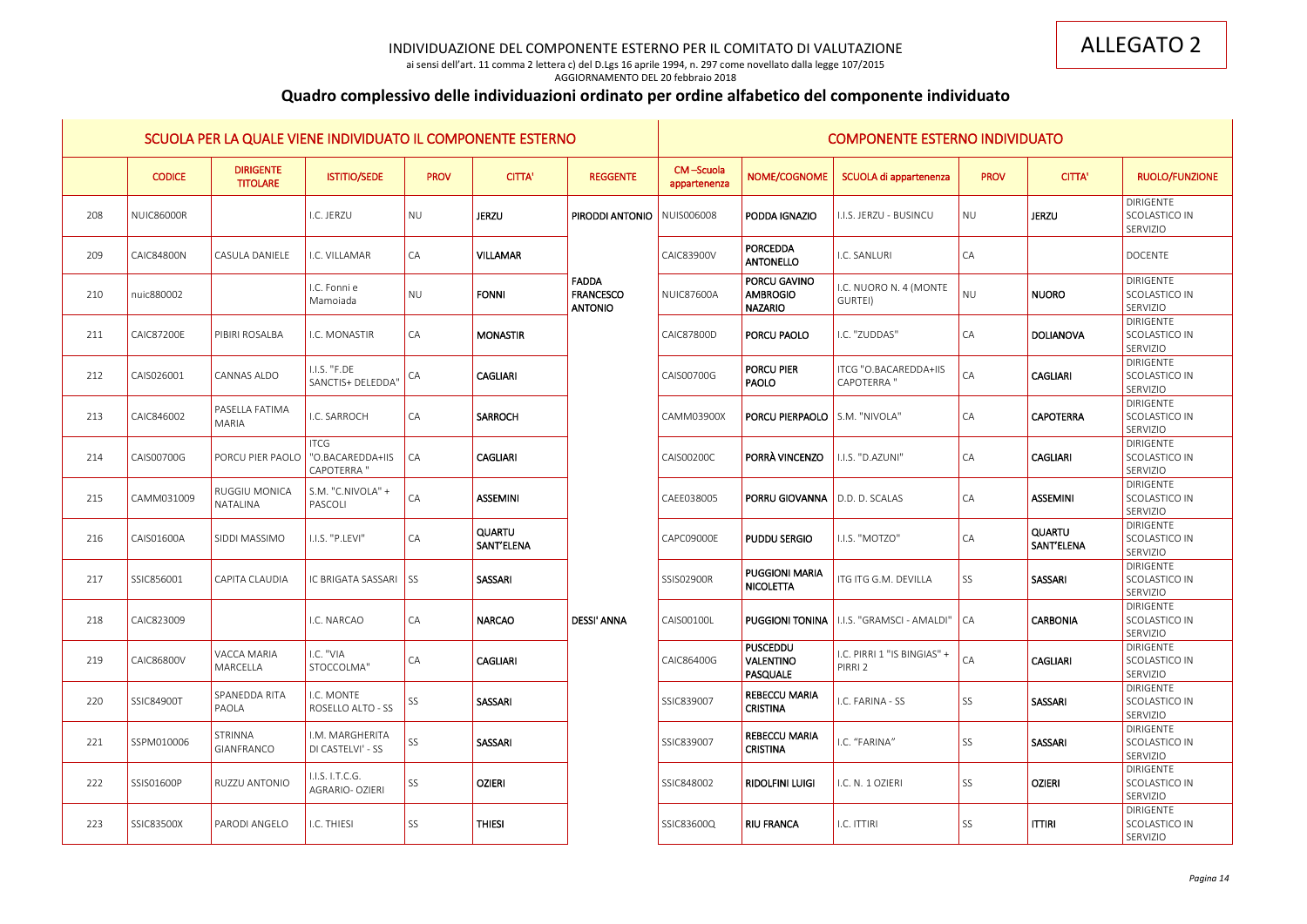ai sensi dell'art. 11 comma 2 lettera c) del D.Lgs 16 aprile 1994, n. 297 come novellato dalla legge 107/2015

### AGGIORNAMENTO DEL 20 febbraio 2018

# **Quadro complessivo delle individuazioni ordinato per ordine alfabetico del componente individuato**

|     | SCUOLA PER LA QUALE VIENE INDIVIDUATO IL COMPONENTE ESTERNO |                                     |                                                             |                 |                             |                     | <b>COMPONENTE ESTERNO INDIVIDUATO</b> |                                         |                                                                  |                 |                                       |                                                      |  |
|-----|-------------------------------------------------------------|-------------------------------------|-------------------------------------------------------------|-----------------|-----------------------------|---------------------|---------------------------------------|-----------------------------------------|------------------------------------------------------------------|-----------------|---------------------------------------|------------------------------------------------------|--|
|     | <b>CODICE</b>                                               | <b>DIRIGENTE</b><br><b>TITOLARE</b> | <b>ISTITIO/SEDE</b>                                         | <b>PROV</b>     | <b>CITTA'</b>               | <b>REGGENTE</b>     | CM-Scuola<br>appartenenza             | NOME/COGNOME                            | SCUOLA di appartenenza                                           | <b>PROV</b>     | <b>CITTA'</b>                         | <b>RUOLO/FUNZIONE</b>                                |  |
| 224 | <b>CAIC84300E</b>                                           | <b>FARET ALBERTO</b>                | I.C. "LEONARDO DA<br>VINCI"                                 | CA              | DECIMOMANNU                 |                     | <b>CAIC84200P</b>                     | <b>ROMBI LIMBANIA</b><br><b>MARIA</b>   | I.C. "ANTONIO GRAMSCI"                                           | CA              | <b>DECIMOPUTZU</b>                    | <b>DIRIGENTE</b><br><b>SCOLASTICO IN</b><br>SERVIZIO |  |
| 225 | <b>CAIC89900E</b>                                           | SANNA SARA                          | I.C. N. 4                                                   | CA              | <b>QUARTU</b><br>SANT'ELENA |                     | CAIC87300A                            | <b>ROSSI NICOLETTA</b>                  | I.C. E. CORTIS                                                   | CA              | QUARTUCCIU                            | <b>DIRIGENTE</b><br>SCOLASTICO IN<br>SERVIZIO        |  |
| 226 | CAIC86400G                                                  | PUSCEDDU<br>VALENTINO<br>PASQUALE   | I.C. PIRRI 1 "IS<br><b>BINGIAS" + PIRRI 2</b>               | <b>CA</b>       | <b>CAGLIARI</b>             |                     | CAPS04000L                            | <b>ROSSI RAFFAELE</b>                   | I.I.S. "MICHELANGELO"                                            | CA              | <b>CAGLIARI</b>                       | <b>DIRIGENTE</b><br>SCOLASTICO IN<br>SERVIZIO        |  |
| 227 | <b>SSIC83000R</b>                                           |                                     | I.C. MONTI                                                  | SS              | <b>MONTI</b>                | <b>GNAZZO VITO</b>  | SSIC825009                            | <b>ROSSINI PAOLA</b><br><b>MARIA</b>    | I.C. LOIRI                                                       | SS              | <b>LOIRI SAN PAOLO</b>                | <b>DIRIGENTE</b><br>SCOLASTICO IN<br>SERVIZIO        |  |
| 228 | ORIS009007                                                  | DEMURO<br><b>GIANDOMENICO</b>       | I.I.S. I.P.S.A.A. E<br>I.P.S.A.A.R. DON D.<br><b>MELONI</b> | OR              | <b>ORISTANO</b>             |                     | <b>ORIC81900N</b>                     | <b>RUGGIERO</b><br><b>SEBASTIAN</b>     | I.C. MOGORO                                                      | OR              |                                       | <b>DOCENTE</b>                                       |  |
| 229 | CAIC87300A                                                  | ROSSI NICOLETTA                     | I.C. E. CORTIS                                              | <b>CA</b>       | QUARTUCCIU                  |                     | CAMM031009                            | <b>RUGGIU MONICA</b><br><b>NATALINA</b> | S.M. "C.NIVOLA" +<br>PASCOLI                                     | CA              | ASSEMINI                              | <b>DIRIGENTE</b><br>SCOLASTICO IN<br>SERVIZIO        |  |
| 230 | SSIC83100L                                                  | PINNA GIUSEPPA                      | I.C. G.ELIA LUTZU-<br><b>OSCHIRI</b>                        | SS              | <b>OSCHIRI</b>              |                     | SSIS01600P                            | <b>RUZZU ANTONIO</b>                    | I.I.S. I.T.C.G. AGRARIO-<br><b>OZIERI</b>                        | SS              | <b>OZIERI</b>                         | <b>DIRIGENTE</b><br>SCOLASTICO IN<br>SERVIZIO        |  |
| 231 | SSIC847006                                                  |                                     | I.C. N. 2 OZIERI                                            | SS              | <b>OZIERI</b>               | CARTA PAOLO         | SSIS01600P                            | <b>RUZZU ANTONIO</b>                    | I.I.S. I.T.C.G. AGRARIO-<br><b>OZIERI</b>                        | SS              | <b>OZIERI</b>                         | DIRIGENTE<br>SCOLASTICO IN<br>SERVIZIO               |  |
| 232 | CAPS14000D                                                  | ANEDDA GIULIO                       | I.I.S. ISILI -<br>PITAGORA                                  | CA              | <b>ISILI</b>                |                     | CATD23000G                            | <b>SABA MARCO</b>                       | I.I.S. ISILI - ZAPPA                                             | $\overline{CA}$ | <b>ISILI</b>                          | DIRIGENTE<br>SCOLASTICO IN<br>SERVIZIO               |  |
| 233 | CAPS150004                                                  |                                     | I.G. SEUI                                                   | <b>CA</b>       | <b>SEUI</b>                 | <b>CARTA ROMANO</b> | CATD23000G                            | <b>SABA MARCO</b>                       | I.I.S. ISILI - ZAPPA                                             | $\overline{CA}$ | <b>ISILI</b>                          | DIRIGENTE<br>SCOLASTICO IN<br>SERVIZIO               |  |
| 234 | ORIC825001                                                  | CORTESE<br>ALESSANDRO               | I.C. N. 2 ORISTANO                                          | $\overline{OR}$ | <b>ORISTANO</b>             |                     | <b>ORIC82600R</b>                     | SABA PASQUALINA   I.C. N. 3 ORISTANO    |                                                                  | OR              | <b>ORISTANO</b>                       | <b>DIRIGENTE</b><br>SCOLASTICO IN<br>SERVIZIO        |  |
| 235 | ORIS00600Q                                                  | <b>MELONI</b><br>MARILLINA          | I.I.S. "L. MOSSA" -<br>"F. BRUNELLESCHI"                    | OR              | <b>ORISTANO</b>             |                     | ORIS009007                            | <b>SANNA GAVINO</b>                     | ORIS009007: I.P.S.A.A. E<br>I.P.S.A.A.R. DON D.<br><b>MELONI</b> | OR              |                                       | <b>DOCENTE</b>                                       |  |
| 236 | SSIC80200L                                                  | MUGGIANU<br>MARIANO                 | I.C.<br>POZZOMAGGIORE<br>PINNA PARPAGLIA                    | SS              | POZZOMAGGIORE               |                     | SSIC812007                            | <b>SANNA LUCIANO</b>                    | I.C. ELEONORA<br>D'ARBOREA-VILLANOVA<br>MONTELEONE               | SS              | <b>VILLANOVA</b><br><b>MONTELEONE</b> | <b>DIRIGENTE</b><br>SCOLASTICO IN<br>SERVIZIO        |  |
| 237 | CAEE038005                                                  | PORRU GIOVANNA                      | D.D. D. SCALAS                                              | <b>CA</b>       | <b>ASSEMINI</b>             |                     | CAEE037009                            | <b>SANNA MARIA</b><br><b>GRAZIA</b>     | D.D. PRIMO CIRCOLO                                               | $\overline{CA}$ | <b>ASSEMINI</b>                       | <b>DIRIGENTE</b><br>SCOLASTICO IN<br>SERVIZIO        |  |
| 238 | NUPC010006                                                  | FADDA ANTONIO<br>FRANCESCO          | LICEO "ASPRONI"<br><b>NUORO</b>                             | <b>NU</b>       | <b>NUORO</b>                |                     | <b>NUIC87300V</b>                     | <b>SANNA ROSA</b>                       | I.C. NUORO N. 1 (PODDA)                                          | NU              | <b>NUORO</b>                          | DIRIGENTE<br>SCOLASTICO IN<br>SERVIZIO               |  |
| 239 | <b>CAIC89800P</b>                                           | COSSU PAOLA                         | I.C. N. 6                                                   | CA              | <b>QUARTU</b><br>SANT'ELENA |                     | <b>CAIC89900E</b>                     | <b>SANNA SARA</b>                       | IC. N. 4                                                         | $\overline{CA}$ | <b>QUARTU</b>                         | DIRIGENTE<br>SCOLASTICO IN<br>SERVIZIO               |  |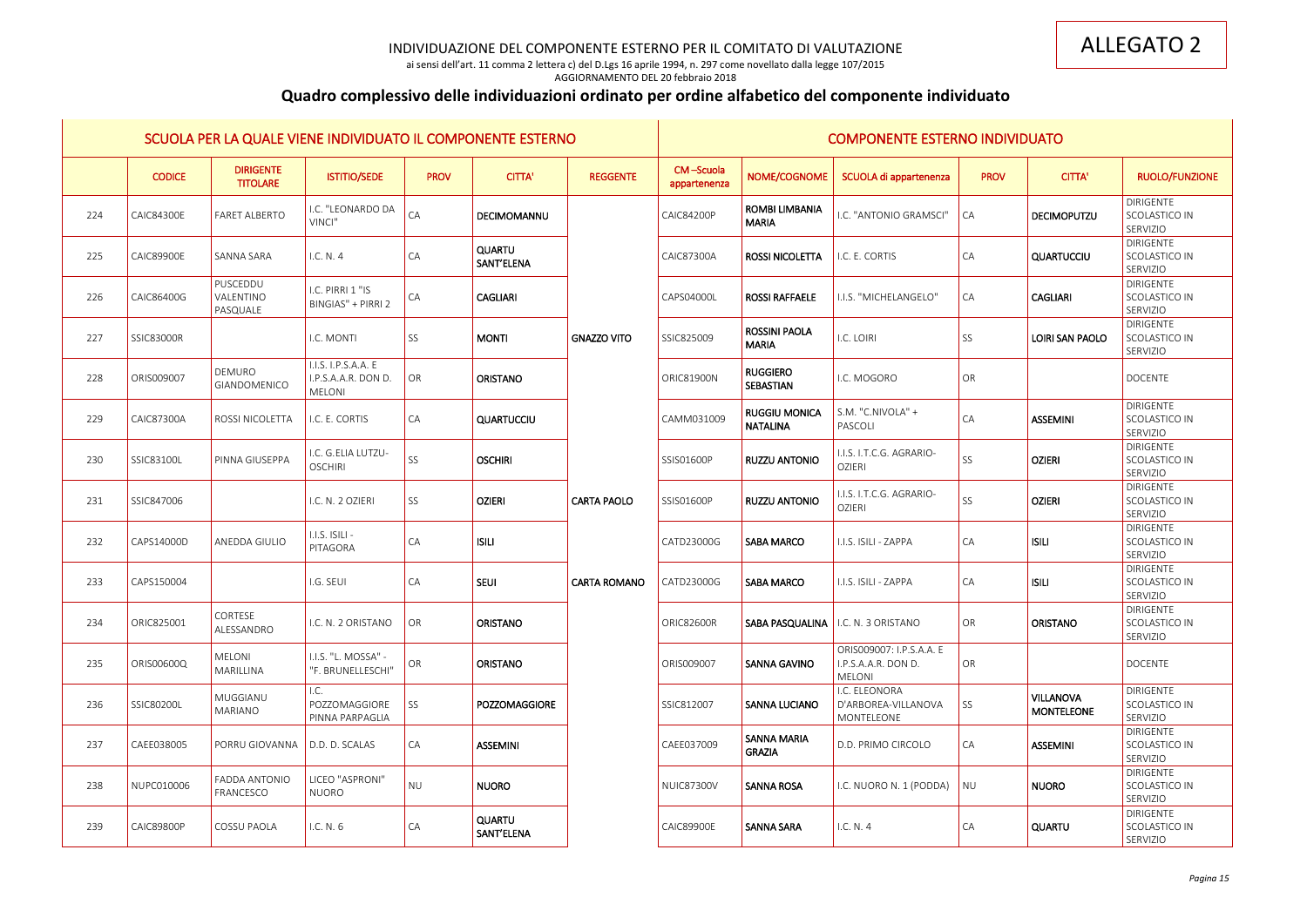ai sensi dell'art. 11 comma 2 lettera c) del D.Lgs 16 aprile 1994, n. 297 come novellato dalla legge 107/2015 AGGIORNAMENTO DEL 20 febbraio 2018

# **Quadro complessivo delle individuazioni ordinato per ordine alfabetico del componente individuato**

| SCUOLA PER LA QUALE VIENE INDIVIDUATO IL COMPONENTE ESTERNO |                   |                                     |                                                    |             |                       | <b>COMPONENTE ESTERNO INDIVIDUATO</b> |                           |                                                      |                                                                |                 |                             |                                               |
|-------------------------------------------------------------|-------------------|-------------------------------------|----------------------------------------------------|-------------|-----------------------|---------------------------------------|---------------------------|------------------------------------------------------|----------------------------------------------------------------|-----------------|-----------------------------|-----------------------------------------------|
|                                                             | <b>CODICE</b>     | <b>DIRIGENTE</b><br><b>TITOLARE</b> | <b>ISTITIO/SEDE</b>                                | <b>PROV</b> | <b>CITTA'</b>         | <b>REGGENTE</b>                       | CM-Scuola<br>appartenenza | NOME/COGNOME                                         | SCUOLA di appartenenza                                         | <b>PROV</b>     | <b>CITTA'</b>               | RUOLO/FUNZIONE                                |
| 240                                                         | SSIC85100T        | <b>USERI MARIA PIA</b><br>TERESA    | I.C. ILI PUNTI - SS                                | SS          | <b>SASSARI</b>        |                                       | SSIC850002                | <b>SANNA VITTORIO</b>                                | I.C. MONTE ROSELLO<br>BASSO - SS                               | SS              | SASSARI                     | <b>DIRIGENTE</b><br>SCOLASTICO IN<br>SERVIZIO |
| 241                                                         | CAIC87000V        |                                     | I.C. MULINU BECCIU<br>MAMELI                       | CA          | <b>CAGLIARI</b>       | <b>BERNARDINI</b><br><b>ROBERTO</b>   | CAIS009007                | <b>SANTORO MARIA</b><br><b>ANTONIETTA</b>            | I.I.S. "M.BUONARROTI"                                          | <b>CA</b>       | <b>GUSPINI</b>              | <b>DOCENTE</b>                                |
| 242                                                         | <b>CAIC87700N</b> | <b>CERINA MARIA</b><br>ADELAIDE     | I.C. "FERMI - MANAI<br>SANT'ANTICO -<br>CALASETTA" | <b>CA</b>   | SANT'ANTIOCO          |                                       | <b>CARI04000T</b>         | <b>SARDU ROSANNA</b>                                 | IPIA "E.LOI"                                                   | $\overline{CA}$ | <b>CARBONIA</b>             | DIRIGENTE<br>SCOLASTICO IN<br>SERVIZIO        |
| 243                                                         | CAPS13000V        | <b>MAMELI VANNI</b>                 | I.I.S. "EUCLIDE"                                   | <b>CA</b>   | <b>CAGLIARI</b>       |                                       | CAPS050007                | <b>SAVONA</b><br><b>VALENTINA</b>                    | I.I.S. "PACINOTTI"                                             | CA              | <b>CAGLIARI</b>             | <b>DIRIGENTE</b><br>SCOLASTICO IN<br>SERVIZIO |
| 244                                                         | CATD020007        | CUCCHEDDU<br>ANTONIETTA             | I.T.C.<br>"G.M.ANGIOY"                             | <b>CA</b>   | <b>CARBONIA</b>       |                                       | CAIS011007                | <b>SCANU</b><br><b>ANTONELLO</b>                     | I.I.S. "C.BECCARIA"                                            | $\overline{CA}$ | <b>CARBONIA</b>             | <b>DIRIGENTE</b><br>SCOLASTICO IN<br>SERVIZIO |
| 245                                                         | <b>CAIC82000T</b> | VALLEBONA<br>SALVATORINA            | I.C. CARLOFORTE                                    | <b>CA</b>   | <b>CARLOFORTE</b>     |                                       | CAIS011007                | <b>SCANU</b><br><b>ANTONELLO</b>                     | I.I.S. "C.BECCARIA"                                            | $\overline{CA}$ | <b>CARBONIA</b>             | <b>DIRIGENTE</b><br>SCOLASTICO IN<br>SERVIZIO |
| 246                                                         | SSIC826005        | <b>MURA PINUCCIA</b>                | I.C. "INES<br>GIAGHEDDU"-<br>CALANGIANUS           | SS          | <b>CALANGIANUS</b>    |                                       | SSMM027002                | <b>SCANU</b><br><b>FRANCESCO</b>                     | S.S. 1° G. N.1 "E. PAIS"<br><b>OLBIA</b>                       | SS              |                             | <b>DOCENTE</b>                                |
| 247                                                         | <b>SSMM02800T</b> |                                     | S.S.1° G N.2 A.DIAZ<br>OLBIA                       | <b>SS</b>   | <b>OLBIA</b>          | PERNA ALFONSO                         | SSMM027002                | <b>SCANU</b><br><b>FRANCESCO</b>                     | S.S. 1° G. N.1 "E. PAIS"<br><b>OLBIA</b>                       | SS              |                             | <b>DOCENTE</b>                                |
| 248                                                         | <b>CAIS02700R</b> | <b>LAI MARIA ROMINA</b>             | I.I.S. I.T.MINERARIO<br>"ASPRONI" /ITCG<br>FERMI   | $1CA$       | <b>IGLESIAS</b>       |                                       | CAIS01300V                | <b>SCANU UBALDO</b>                                  | I.I.S. "G.ASPRONI"                                             | $\overline{CA}$ | <b>IGLESIAS</b>             | <b>DIRIGENTE</b><br>SCOLASTICO IN<br>SERVIZIO |
| 249                                                         | NUIC827005        |                                     | I.C. OROTELLI                                      | <b>NU</b>   | <b>OROTELLI</b>       | PORCU GAVINO<br>A.N.                  | SSIC820006                | <b>SCANU VINCENZO</b><br><b>GRAZIANO</b>             | .C. IST. COMPRENSIVO<br><b>BONO</b>                            | SS              | <b>BONO</b>                 | <b>DIRIGENTE</b><br>SCOLASTICO IN<br>SERVIZIO |
| 250                                                         | SSIC80600X        |                                     | I.C. D.A.AZUNI -<br>BUDDUSO'                       | <b>SS</b>   | <b>BUDDUSÒ</b>        | Tognoni<br><b>MAURIZIO</b>            | SSIC820006                | <b>GRAZIANO</b>                                      | <b>SCANU VINCENZO</b>   I.C. IST. COMPRENSIVO -<br><b>BONO</b> | SS              | <b>BONO</b>                 | <b>DIRIGENTE</b><br>SCOLASTICO IN<br>SERVIZIO |
| 251                                                         | <b>ORIC81200V</b> | <b>BRASU</b><br><b>BONACATTU</b>    | I.C. SAN VERO MILIS   OR                           |             | <b>SAN VERO MILIS</b> |                                       | ORIC80600G                | <b>SCARPA GIUSEPPE</b>                               | I.C. SANTULUSSURGIU                                            | OR              | SANTULUSSURGIU              | <b>DIRIGENTE</b><br>SCOLASTICO IN<br>SERVIZIO |
| 252                                                         | SSMM027002        | <b>GNAZZO VITO</b>                  | S.S.1° G N.1 E.<br>PAIS OLBIA                      | SS          | <b>OLBIA</b>          |                                       | SSTD010001                | <b>SCUDERI</b><br><b>SALVATRICE</b><br><b>ENRICA</b> | <b>ITCG ATTILIO DEFFENU -</b><br>OLBIA                         | SS              | <b>OLBIA</b>                | DIRIGENTE<br>SCOLASTICO IN<br>SERVIZIO        |
| 253                                                         | CAIS017006        | MAULLU ANNA<br>MARIA                | I.I.S. "BROTZU"                                    | <b>CA</b>   | QUARTU<br>SANT'ELENA  |                                       | CAIS01600A                | SIDDI MASSIMO                                        | I.I.S. "P.LEVI"                                                | $\overline{CA}$ | <b>QUARTU</b><br>SANT'ELENA | <b>DIRIGENTE</b><br>SCOLASTICO IN<br>SERVIZIO |
| 254                                                         | CAIC86200X        | DEPAU FRANCESCO   I.C. "SU PLANU"   |                                                    | CA          | <b>SELARGIUS</b>      |                                       | CAMM123007                | SIDDI MASSIMO                                        | S.M. "DANTE ALIGHIERI"                                         | $\overline{CA}$ | <b>SELARGIUS</b>            | <b>DIRIGENTE</b><br>SCOLASTICO IN<br>SERVIZIO |
| 255                                                         | SSIS00400C        | SIRCANA<br>FRANCESCO                | I.I.S. M.PAGLIETTI +<br>L.S. - PORTO TORRES        | SS          | PORTO TORRES          |                                       | SSIC842003                | SORANNA ANNA                                         | I.C. N. 2 PORTO TORRES                                         | SS <sup></sup>  |                             | <b>DOCENTE</b>                                |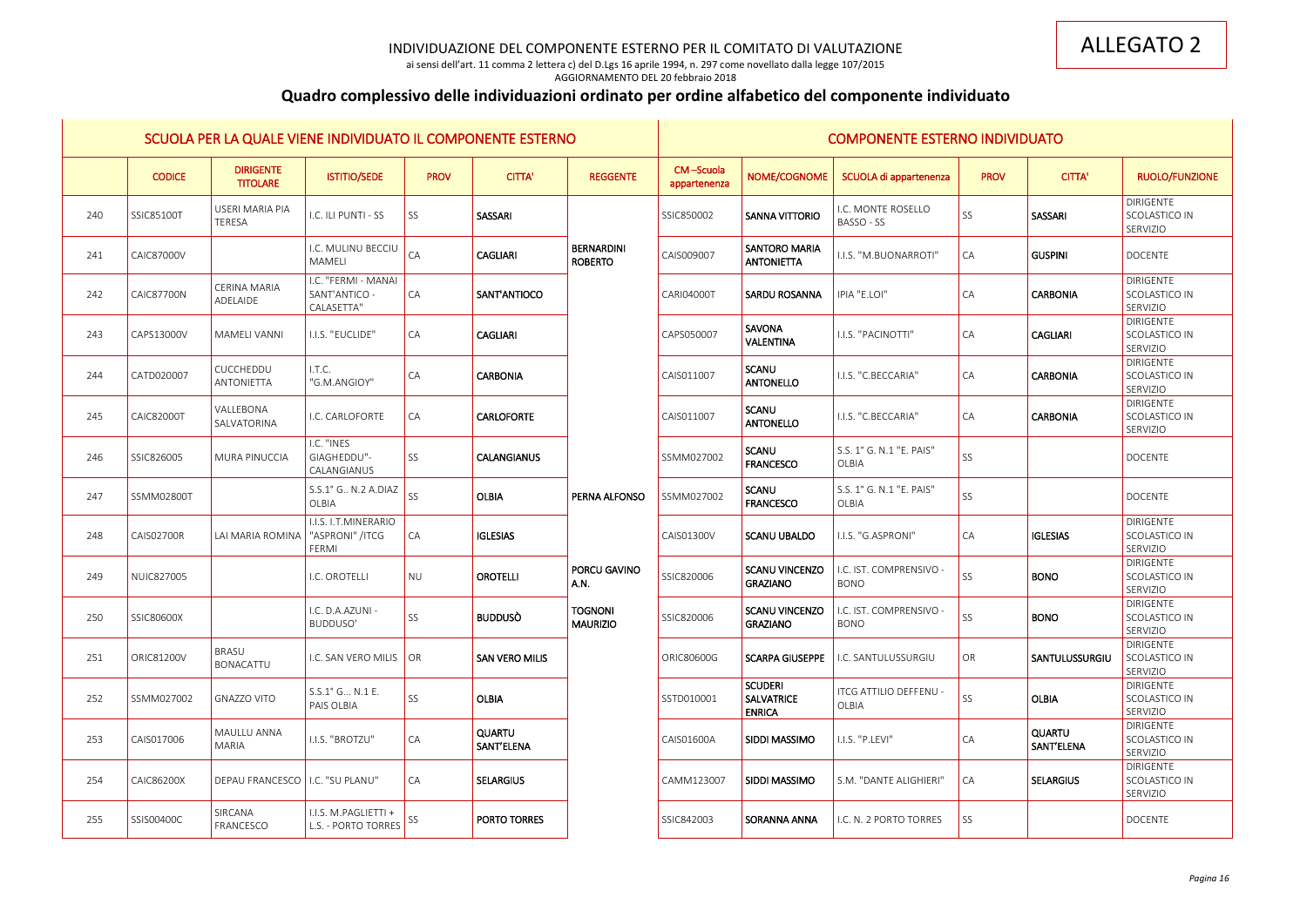ai sensi dell'art. 11 comma 2 lettera c) del D.Lgs 16 aprile 1994, n. 297 come novellato dalla legge 107/2015 AGGIORNAMENTO DEL 20 febbraio 2018

# **Quadro complessivo delle individuazioni ordinato per ordine alfabetico del componente individuato**

|     | SCUOLA PER LA QUALE VIENE INDIVIDUATO IL COMPONENTE ESTERNO |                                     |                                            |                       |                    |                     |                           |                                                 | <b>COMPONENTE ESTERNO INDIVIDUATO</b> |             |                 |                                               |
|-----|-------------------------------------------------------------|-------------------------------------|--------------------------------------------|-----------------------|--------------------|---------------------|---------------------------|-------------------------------------------------|---------------------------------------|-------------|-----------------|-----------------------------------------------|
|     | <b>CODICE</b>                                               | <b>DIRIGENTE</b><br><b>TITOLARE</b> | <b>ISTITIO/SEDE</b>                        | <b>PROV</b>           | <b>CITTA'</b>      | <b>REGGENTE</b>     | CM-Scuola<br>appartenenza | NOME/COGNOME                                    | SCUOLA di appartenenza                | <b>PROV</b> | <b>CITTA'</b>   | RUOLO/FUNZIONE                                |
| 256 | SSIC850002                                                  | <b>SANNA VITTORIO</b>               | I.C. MONTE<br>ROSELLO BASSO - SS           | SS                    | SASSARI            |                     | SSIC84900T                | SPANEDDA RITA<br><b>PAOLA</b>                   | I.C. MONTE ROSELLO<br>ALTO - SS       | <b>SS</b>   | SASSARI         | <b>DIRIGENTE</b><br>SCOLASTICO IN<br>SERVIZIO |
| 257 | CAMM008008                                                  | <b>CADDEO GISELLA</b>               | S.M. "FOSCOLO - DA<br>FELTRE"              | CA                    | <b>CAGLIARI</b>    |                     | CAIC89300G                | SPIGA MASSIMO                                   | I.C. "SANTA CATERINA"                 | <b>CA</b>   | <b>CAGLIARI</b> | <b>DIRIGENTE</b><br>SCOLASTICO IN<br>SERVIZIO |
| 258 | SSIC800001                                                  | MARRAS GIOVANNI<br>CARMELO          | I.C. SEBASTIANO<br>SATTA PERFUGAS          | SS                    | <b>PERFUGAS</b>    |                     | SSIC80800G                | STANGONI<br>ANDREANA                            | I.C. BADESI                           | <b>SS</b>   |                 | <b>DOCENTE</b>                                |
| 259 | SSTE01000C                                                  | PORCU MARIA<br>ANTONIETTA           | <b>ITAS SALVATOR</b><br>RUIU               | SS                    | SASSARI            |                     | SSPM010006                | STRINNA<br>GIANFRANCO                           | I.M. MARGHERITA DI<br>CASTELVI' - SS  | <b>SS</b>   | SASSARI         | <b>DIRIGENTE</b><br>SCOLASTICO IN<br>SERVIZIO |
| 260 | SSIC81100B                                                  | CARTA PAOLO                         | I.C. ELEONORA<br>D'ARBOREA-<br>CASTELSARDO | SS                    | <b>CASTELSARDO</b> |                     | SSIC80800G                | <b>TARAS DANIELE</b>                            | I.C. BADESI                           | <b>SS</b>   | <b>BADESI</b>   | <b>DIRIGENTE</b><br>SCOLASTICO IN<br>SERVIZIO |
| 261 | NUIC835004                                                  |                                     | I.C. DESULO                                | <b>NU</b>             | <b>DESULO</b>      | <b>MAMELI VANNI</b> | <b>NUIC86500X</b>         | <b>TEDDE LUCA</b>                               | I.C. ATZARA                           | NU          | <b>ATZARA</b>   | <b>DIRIGENTE</b><br>SCOLASTICO IN<br>SERVIZIO |
| 262 | <b>NUIS01200G</b>                                           | CARTA ROMANO                        | I.I.S. SORGONO -<br>COSTA AZARA            | <b>NU</b>             | SORGONO            |                     | <b>NUIC86500X</b>         | <b>TEDDE LUCA</b>                               | I.C. ATZARA                           | NU          | <b>ATZARA</b>   | <b>DIRIGENTE</b><br>SCOLASTICO IN<br>SERVIZIO |
| 263 | ORTF01000V                                                  | <b>FRONGIA FRANCO</b>               | I.T.I. I.T.I. "OTHOCA"                     | $\overline{\bigcirc}$ | <b>ORISTANO</b>    |                     | ORIS011007                | <b>TILOCCA PEPPINO</b>                          | I.I.S. "DE CASTRO"                    | OR          | <b>ORISTANO</b> | <b>DIRIGENTE</b><br>SCOLASTICO IN<br>SERVIZIO |
| 264 | <b>CAIC84100V</b>                                           | MURA ADRIANA                        | I.C. "GRAZIA<br>DELEDDA"                   | CA                    | <b>SAN SPERATE</b> |                     | CAIC840003                | <b>TODDE IGNAZIO</b>                            | I.C. "E.PUXEDDU"                      | <b>CA</b>   | <b>VILLASOR</b> | <b>DIRIGENTE</b><br>SCOLASTICO IN<br>SERVIZIO |
| 265 | SSIS02400N                                                  | <b>MANCA STEFANO</b>                | I.I.S. ANTONIO<br>SEGNI OZIERI             | SS                    | <b>OZIERI</b>      |                     | SSIC80600X                | <b>TOGNONI</b><br><b>MAURIZIO</b>               | I.C. D.A.AZUNI -<br>BUDDUSO'          | <b>SS</b>   | <b>BUDDUSO</b>  | <b>DIRIGENTE</b><br>SCOLASTICO IN<br>SERVIZIO |
| 266 | SSRH02000D                                                  | PALA MARIA LUISA                    | I.I.S. IPSAR - SASSARI SS                  |                       | SASSARI            |                     | <b>SSIC87500R</b>         | <b>TOGNONI</b><br><b>MAURIZIO</b>               | IC PERTINI BIASI                      | SS          | SASSARI         | DIRIGENTE<br>SCOLASTICO IN<br>SERVIZIO        |
| 267 | CATF04000P                                                  | MANTEGA<br>ALBERTO                  | I.T.I. "M.GIUA"                            | CA                    | <b>CAGLIARI</b>    |                     | CAEE09300N                | <b>TOLU LUCINA</b>                              | C.D. VIA CASTIGLIONE                  | CA          | <b>CAGLIARI</b> | DIRIGENTE<br>SCOLASTICO IN<br>SERVIZIO        |
| 268 | CAIC867003                                                  | <b>CAMBULI RITA</b>                 | I.C. "SATTA +<br>$G.SPANO + DE$<br>AMICIS" | CA                    | <b>CAGLIARI</b>    |                     | CAIS00700G                | <b>TROMBI ABIBATU</b><br><b>ELISABETH PIRAS</b> | I.I.S. BACAREDDA -<br>CAGLIARI        | CA          |                 | <b>DOCENTE</b>                                |
| 269 | <b>ORIC82800C</b>                                           | <b>IBBA GIOVANNI</b>                | I.C. BOSA                                  | OR                    | <b>BOSA</b>        |                     | <b>ORIS00800B</b>         | <b>UDA ROSELLA</b>                              | I.I.S. "G. A. PISCHEDDA"              | OR          | <b>BOSA</b>     | DIRIGENTE<br>SCOLASTICO IN<br>SERVIZIO        |
| 270 | CAIC87800D                                                  | PORCU PAOLO                         | I.C. "ZUDDAS"                              | CA                    | <b>DOLIANOVA</b>   |                     | <b>CAIC87200E</b>         | <b>URGU VALENTINA</b><br><b>MARIA</b>           | I.C. MONASTIR                         | CA          |                 | <b>DOCENTE</b>                                |
| 271 | NUIC869007                                                  | MURGIA GIACOMO                      | I.C. TORTOLI 1<br>"MONS VIRGILIO"          | <b>NU</b>             | <b>TORTOLI</b>     |                     | NURH030008                | <b>USAI GIAN</b><br><b>BATTISTA</b>             | I.I.S. TORTOLI' - IPSAR               | NU          | <b>TORTOLI</b>  | <b>DIRIGENTE</b><br>SCOLASTICO IN<br>SERVIZIO |